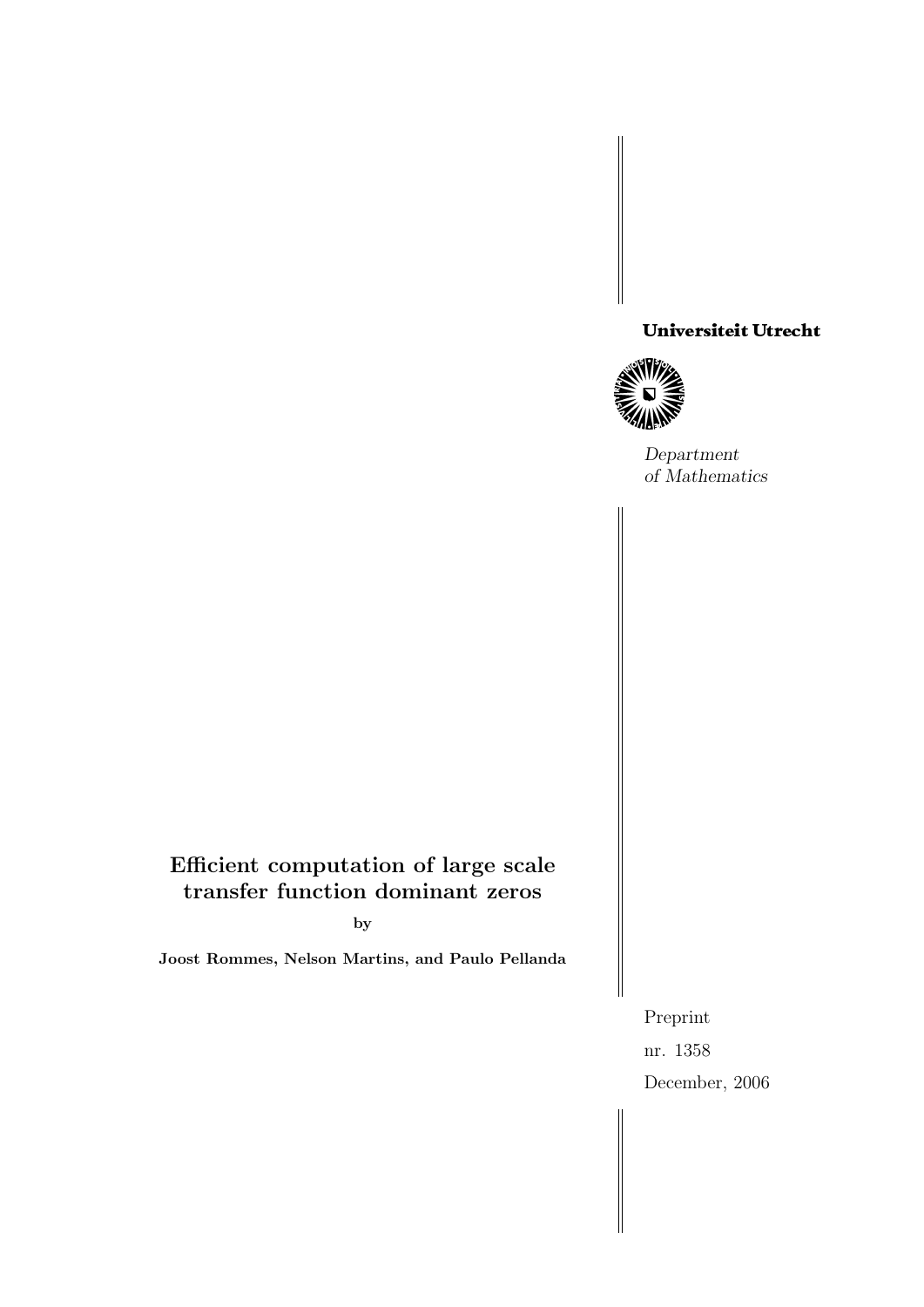# Efficient computation of large scale transfer function dominant zeros

Joost Rommes<sup>∗</sup> , and Nelson Martins† , and Paulo Pellanda‡

December, 2006

#### Abstract

This paper describes efficient algorithms for the computation of dominant zeros of large scale transfer functions. The transfer function zeros are demonstrated to be equal to the poles of a new inverse system, which is valid even for the strictly proper case. This is a new finding, which is important from practical as well as theoretical viewpoints. Hence, the dominant zeros can be computed as the dominant poles of the inverse transfer function by the recent efficient SADPA and SAMDP algorithms. The importance of computing dominant zeros and the performance of the algorithms are illustrated by examples from practical power system models.

# 1 Introduction

The zeros of a transfer function are important in several applications such as the analysis and design of multivariable feedback control systems. The coordinated design of power system stabilizers, for damping electromechanical oscillations in large interconnected power systems, involves numerous decentralized control loops and greatly benefits from the knowledge of scalar as well as multivariable zeros.

There are several methods for the computation of all zeros of a transfer function, see [27, 17, 33] and references therein. However, all these methods are only applicable to moderately sized systems, while in practice one is often interested only in the most dominant zeros of large scale transfer functions.

The SADPA (SAMDP) algorithms for the computation of dominant poles of (multivariable) transfer functions that have been developed in [23, 22], can be used, when adapted, for several other applications. This paper is concerned with variants that can be used to compute the dominant zeros of transfer functions of large scale dynamical systems. In fact, it will be shown that the SADPA (SAMDP) algorithms can be used without adaptation, by using the relationship between the zeros of the transfer function and the poles of the corresponding inverse transfer function.

The outline of the paper is as follows. Definitions of poles and zeros of general transfer functions are given in section 2, as well as the motivation for finding dominant zeros of scalar and multivariable transfer functions. In section 3, algorithms will be described to compute a dominant zero of a large scale SISO or MIMO transfer function. It will be shown that the zeros of a transfer function are equal to the poles of the inverse transfer function. Hence, the SADPA [23] and SAMDP [22] algorithms can be used to compute the dominant zeros via the dominant poles of the inverse transfer function, as will be described in section 4. All algorithms are illustrated by large scale examples and applications from practical power system models in section 5. Section 6 concludes.

<sup>∗</sup>Mathematical Institute, Utrecht University, POBox 80010, 3508 TA, Utrecht, The Netherlands, http://www.math.uu.nl/people/rommes, rommes@math.uu.nl

<sup>†</sup>CEPEL, P.O.Box 68007, Rio de Janeiro, RJ - 20001 - 970, Brazil nelson@cepel.br

 $^{\ddagger}$ IME, Praça General Tibúrcio, 80, Praia Vermelha, Rio de Janeiro, RJ - 22290-270, Brazil, pcpellanda@ieee.org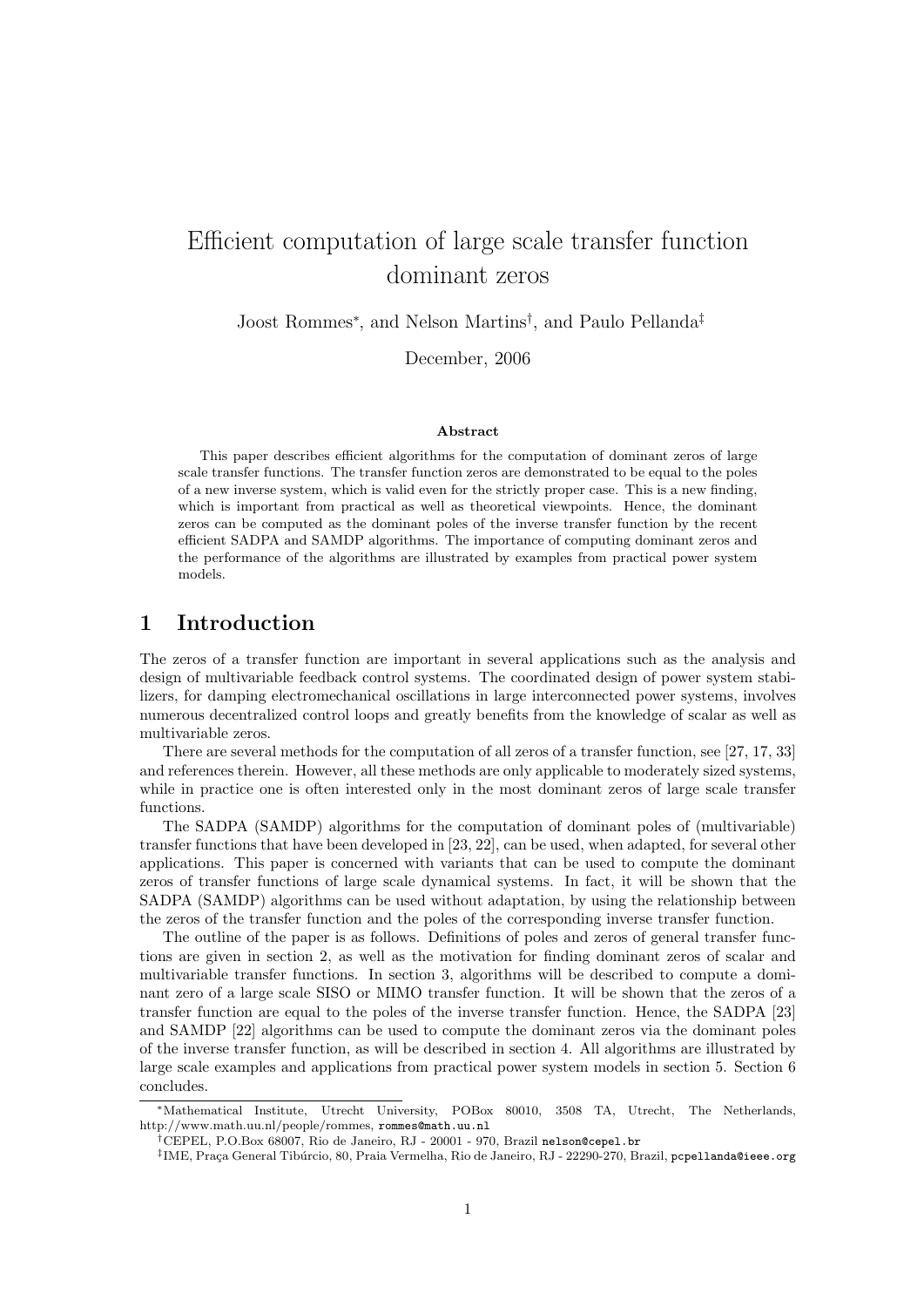## 2 Transfer functions, poles, and zeros

Throughout this paper, the dynamical systems  $(E, A, B, C, D)$  are of the form

$$
\begin{cases}\n\dot{E}\dot{\mathbf{x}}(t) = A\mathbf{x}(t) + B\mathbf{u}(t) \\
\mathbf{y}(t) = C^T\mathbf{x}(t) + D\mathbf{u}(t),\n\end{cases} (1)
$$

where  $A, E \in \mathbb{R}^{n \times n}$ , E singular,  $B \in \mathbb{R}^{n \times m}$ ,  $C \in \mathbb{R}^{n \times p}$ ,  $\mathbf{x}(t) \in \mathbb{R}^n$ ,  $\mathbf{u}(t) \in \mathbb{R}^m$ ,  $\mathbf{y}(t) \in \mathbb{R}^p$  and  $D \in \mathbb{R}^{p \times m}$ . The transfer function  $H(s) : \mathbb{C} \longrightarrow \mathbb{C}^{p \times m}$  is defined as

$$
H(s) = C^{T} (sE - A)^{-1}B + D,
$$
\n(2)

with  $s \in \mathbb{C}$ . If  $m = p = 1$ , the system (1) is called a single-input single-output (SISO) system, and  $\mathbf{b} = B, \mathbf{c} = C \in \mathbb{R}^n$  are vectors and  $d = D \in \mathbb{R}$  is a scalar. Otherwise it is a multi-input multi-output (MIMO) system.

The eigenvalues  $\lambda_i \in \mathbb{C}$  of the matrix pencil  $(A, E)$  are the poles of transfer function (2). An eigentriplet  $(\lambda_i, \mathbf{x}_i, \mathbf{y}_i)$  is composed of an eigenvalue  $\lambda_i$  of  $(A, E)$  and the corresponding right and left eigenvectors  $\mathbf{x}_i, \mathbf{y}_i \in \mathbb{C}^n$ :

$$
A\mathbf{x}_i = \lambda_i E\mathbf{x}_i, \quad \mathbf{x}_i \neq 0, \n\mathbf{y}_i^* A = \lambda_i \mathbf{y}_i^* E, \quad \mathbf{y}_i \neq 0.
$$

Assuming that the pencil is non-defective, the right and left eigenvectors corresponding to finite eigenvalues can be scaled so that  $y_i^* E x_i = 1$ . Furthermore, it can be shown that left and right eigenvectors corresponding to distinct eigenvalues are E-orthogonal:  $y_i^* E x_j = 0$  for  $i \neq j$ . The transfer function  $H(s)$  can be expressed as a sum of residue matrices  $R_i \in \mathbb{C}^{p \times m}$  over the  $\tilde{n} \leq n$ finite first-order poles [11]:

$$
H(s) = \sum_{i=1}^{\tilde{n}} \frac{R_i}{s - \lambda_i} + R_{\infty} + D,
$$

where the residues  $R_i$  are

$$
R_i = (C^T \mathbf{x}_i)(\mathbf{y}_i^* B),
$$

and  $R_{\infty}$  is the constant contribution of the poles at infinity (often zero).

#### 2.1 Dominant poles

Although there are different indices of modal dominance [1, 10, 30], the following will be used in this paper.

**Definition 2.1.** A pole  $\lambda_i$  of  $H(s)$  with corresponding right and left eigenvectors  $\mathbf{x}_i$  and  $\mathbf{y}_i$  $(\mathbf{y}_i^* E \mathbf{x}_i = 1)$  is called the most dominant pole if  $\hat{R}_i = ||R_i||_2 / |\text{Re}(\lambda_i)| = \sigma_{\text{max}}(R_i) / |\text{Re}(\lambda_i)| > \hat{R}_j$ for all  $j \neq i$ .

A pole  $\lambda_j$  that corresponds to a residue  $R_j$  with large  $\sigma_{\max}(R_j)/|\text{Re}(\lambda_j)|$  is called a dominant pole, i.e. a pole that is well observable and controllable in the transfer function. This can also be observed from the corresponding  $\sigma_{\text{max}}$ -plot [13, 22, 2] of  $H(s)$ , where peaks occur at frequencies close to the imaginary parts of the dominant poles of  $H(s)$  (in the SISO case this plot is called the Bode plot, see also Fig. 1). An approximation of  $H(s)$  that consists of  $k \ll n$  terms with  $||R_i||_2/|Re(\lambda_i)|$  above some value, determines the effective transfer function behavior [29] and will be referred to as transfer function modal equivalent:

$$
H_k(s) = \sum_{j=1}^k \frac{R_j}{s - \lambda_j}.
$$

Because a residue matrix  $R_i$  is the product of a column vector and a row vector, it is of unit rank. Therefore at least  $\min(m, p)$  different poles (and corresponding residue matrices) are needed to obtain a modal equivalent with nonzero  $\sigma_{\min}(\omega)$  plot [16, 21].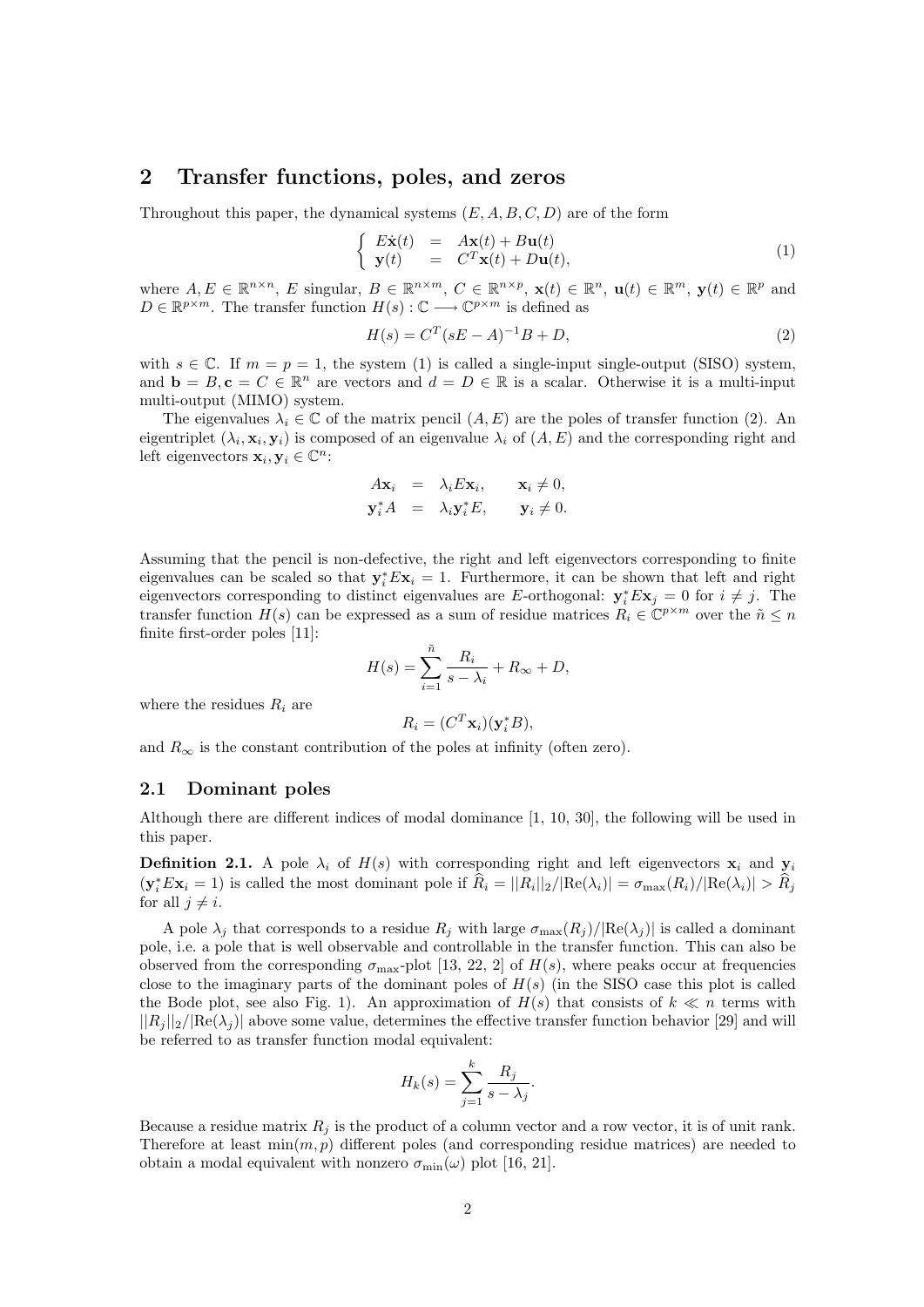#### 2.2 Dominant zeros

There are many different approaches to the definition of multivariable system zeros, see for instance [27] for an extensive overview. In the SISO case,  $z_0 \in \mathbb{C}$  is called a transmission zero if  $H(z_0)$  =  ${\bf c}^T(z_0E-A)^{-1}{\bf b}+d=0$ . More generally, there is a distinction between transmission zeros and invariant zeros. This paper will focus on the computation of transmission zeros.

The Rosenbrock system matrix [25] corresponding to (1) is

$$
\Sigma = \begin{bmatrix} sE - A & B \\ -C^T & D \end{bmatrix},
$$
\n(3)

and is of importance, amongst others, because it can be transformed to the form

$$
\begin{bmatrix} I & 0 \\ 0 & H(s) \end{bmatrix}, \tag{4}
$$

from which it can be seen that  $rank(\Sigma) = n + rank(H(s))$ . The definition of a transmission zero is given in Def. 2.2.

**Definition 2.2.** A number  $z_0 \in \mathbb{C}$  is called a transmission zero if it satisfies

$$
rank(H(z_0)) < rank(H(s)).
$$

Note that with this definition it is not sufficient to have one entry of  $H(z_0)$  equal to zero, and not necessary to have  $H(z_0) = 0$ . The transmission zeros are a subset of the invariant zeros of a system, that are defined as follows.

**Definition 2.3.** A number  $z_0 \in \mathbb{C}$  is called an *invariant zero* if it satisfies

$$
\operatorname{rank}\begin{bmatrix} z_0 E - A & B \\ -C^T & D \end{bmatrix} < \operatorname{rank}(\Sigma).
$$

If the system (1) is minimal, transmission zeros and invariant zeros form equal sets, and are simply called zeros.

If  $\Sigma$ , and hence  $H(s)$  by (4), have full column rank  $(m \leq p)$ , the vectors **x** and **u** corresponding to  $z_0$  that satisfy

$$
\begin{bmatrix} z_0 E - A & -B \ C^T & D \end{bmatrix} \begin{bmatrix} \mathbf{x} \\ \mathbf{u} \end{bmatrix} = 0, \quad \mathbf{x} \in \mathbb{C}^n, \mathbf{u} \in \mathbb{C}^m,
$$

are called the *right zero state* and *state zero input*, respectively [27]. Dually, if  $\Sigma$  has full row rank  $(m > p)$ , the vectors y and v corresponding to  $z_0$  that satisfy

$$
\begin{bmatrix} \mathbf{y}^* & \mathbf{v}^* \end{bmatrix} \begin{bmatrix} z_0 E - A & -B \\ C^T & D \end{bmatrix} = 0, \mathbf{y} \in \mathbb{C}^n, \mathbf{v} \in \mathbb{C}^p
$$

are called the left zero state and state zero input, respectively [27].

The problem of finding the invariant zeros of a square system can also be formulated as the generalized eigenvalue problem

$$
A_z \mathbf{x}_z = \lambda E_z \mathbf{x}_z, \quad \mathbf{x}_z \in \mathbb{C}^{n+m},\tag{5}
$$

where

$$
A_z = \begin{bmatrix} A & B \\ -C^T & -D \end{bmatrix}, \quad E_z = \begin{bmatrix} E & 0 \\ 0 & 0 \end{bmatrix}, \text{ and } \mathbf{x}_z = \begin{bmatrix} \mathbf{x} \\ \mathbf{u} \end{bmatrix}.
$$

There are also definitions of input decoupling zeros and output decoupling zeros, and system zeros [27], but these are beyond the scope of this paper.

Whereas a dominant pole causes a peak in a Bode plot of the transfer function, a dominant zero cause a dip, see also Fig. 1. This leads to the following, rather informal definition of a dominant zero.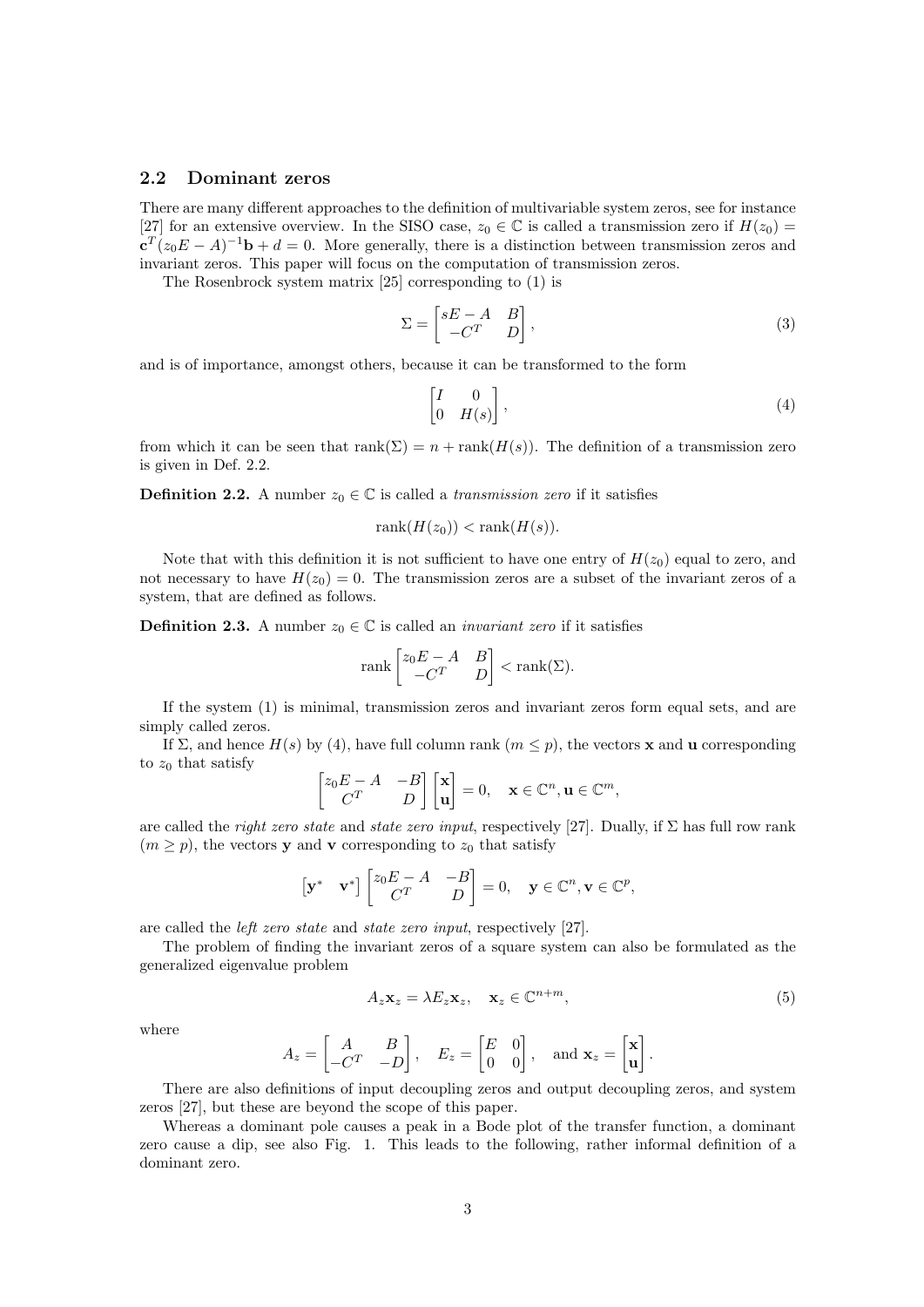**Definition 2.4.** A zero  $z_i$  is called dominant if its distance  $d_i = \min_j |z_i - \lambda_j|$  to the nearest pole  $\lambda_i$  is considerable, while its distance to the imaginary axis is small.

In other words, the dominant zeros are the zeros close to the imaginary axis, that 'stand out' in the pole-zero plot, see also Fig. 1. In sections 3.3.1 and 3.3.2, it will be shown that the zeros are the poles of the inverse system, if it exists. Then, a zero is called dominant if it is a dominant pole of the inverse system (by definition 2.1). It must be stressed that in different applications different definitions of the dominance of a zero can be used. In stabilization studies, for example, the rightmost and lowest damped zeros are the dominant zeros.

#### 2.3 Practical need for the computation of dominant transfer function zeros

#### 2.3.1 Theoretical considerations

Consider the block diagram of a typical control system depicted in Fig. 2. Let  $n_G(s)$ ,  $d_G(s)$ ,  $n_K(s)$  and  $d_K(s)$  be polynomials of s defining scalar proper rational functions

$$
G(s) = \frac{n_G(s)}{d_G(s)} \quad \text{and} \quad K(s) = \frac{n_K(s)}{d_K(s)},
$$

where  $G(s)$  represents the system dynamics to be controlled and  $K(s)$  is the designed controller. It is easily verified that the closed-loop transfer function  $H(s)$  is a  $(2 \times 2)$  transfer matrix:

$$
\left[\begin{array}{c}y(s)\\z(s)\end{array}\right]=\underbrace{\left[\begin{array}{cc}H_{yu}(s) & H_{yw}(s)\\H_{zu}(s) & H_{zw}(s)\end{array}\right]}_{H(s)}\left[\begin{array}{c}u(s)\\w(s)\end{array}\right],
$$

with

$$
H = \begin{bmatrix} G & -G \\ GK & 1 \end{bmatrix} \frac{1}{1+GK}
$$
  
= 
$$
\begin{bmatrix} n_G d_K & -n_G d_K \\ n_G n_K & d_G d_K \end{bmatrix} \frac{1}{d_G d_K + n_G n_K}.
$$
 (6)

The focus here is on the main diagonal elements of the numerator matrix of  $H$  shown in (6). While the transfer function  $H_{yu}(s)$  represents the actual closed-loop control channel, the inputoutput pair  $(w, z)$  defines a synthetic disturbance channel  $H_{zw}(s)$  used here only for analysis purposes. It is clear from (6) that the set of zeros of  $H_{yu}$  and  $H_{zw}$  can be split in two subsets:

$$
\begin{array}{rcl}\n\{\text{zeros of } H_{yu}\} & = & \{\text{zeros of } G\} \cup \{\text{poles of } K\}, \\
\{\text{zeros of } H_{zw}\} & = & \{\text{poles of } G\} \cup \{\text{poles of } K\}.\n\end{array} \tag{7}
$$

As the controller  $K$  is determined by the designer and is, in general, of small order, the subset of closed-loop zeros corresponding to the poles of  $K$  are already known and not relevant to the current analysis. The remaining closed-loop zeros are either open-loop zeros (for the control channel  $(H_{yu})$  or open-loop poles (for the disturbance channel  $(H_{zw})$ ) of possibly large scale transfer functions.

The case where the signals  $u, y, w$  and z are vectors of compatible dimensions is also of interest. In this case, the MIMO closed-loop transfer functions for the control and disturbance channels are, respectively:

$$
H_{yu} = (I + GK)^{-1}G = G(I + KG)^{-1}, \text{ and}
$$
  
\n
$$
H_{zw} = (I + KG)^{-1}.
$$
 (8)

Considering a right and a left coprime factorization for  $G$  and  $K$ , respectively, as

$$
G = N_G D_G^{-1}
$$
 and  $K = D_K^{-1} N_K$ ,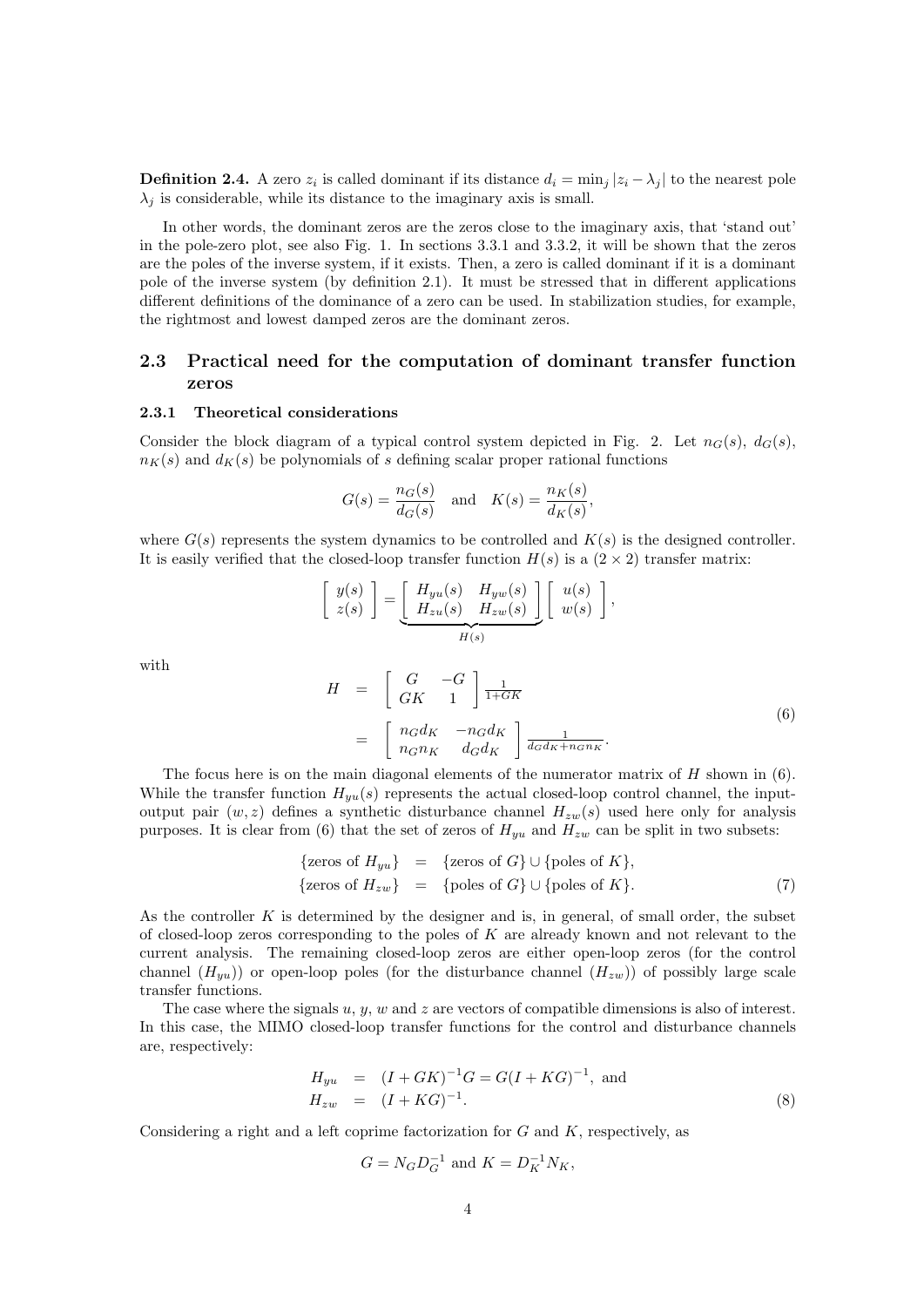

Figure 1: (a) Bode plot of transfer function  $W_{36}/Pmec_{36}$  of the New England test system (66) states, see also [14]), together with a 11th order modal equivalent. (b) Part of corresponding pole (∗) - zero (+) plot. The dominant zeros (poles), marked by encircled +-s (∗-s), cause the dips (peaks) in the Bode plot.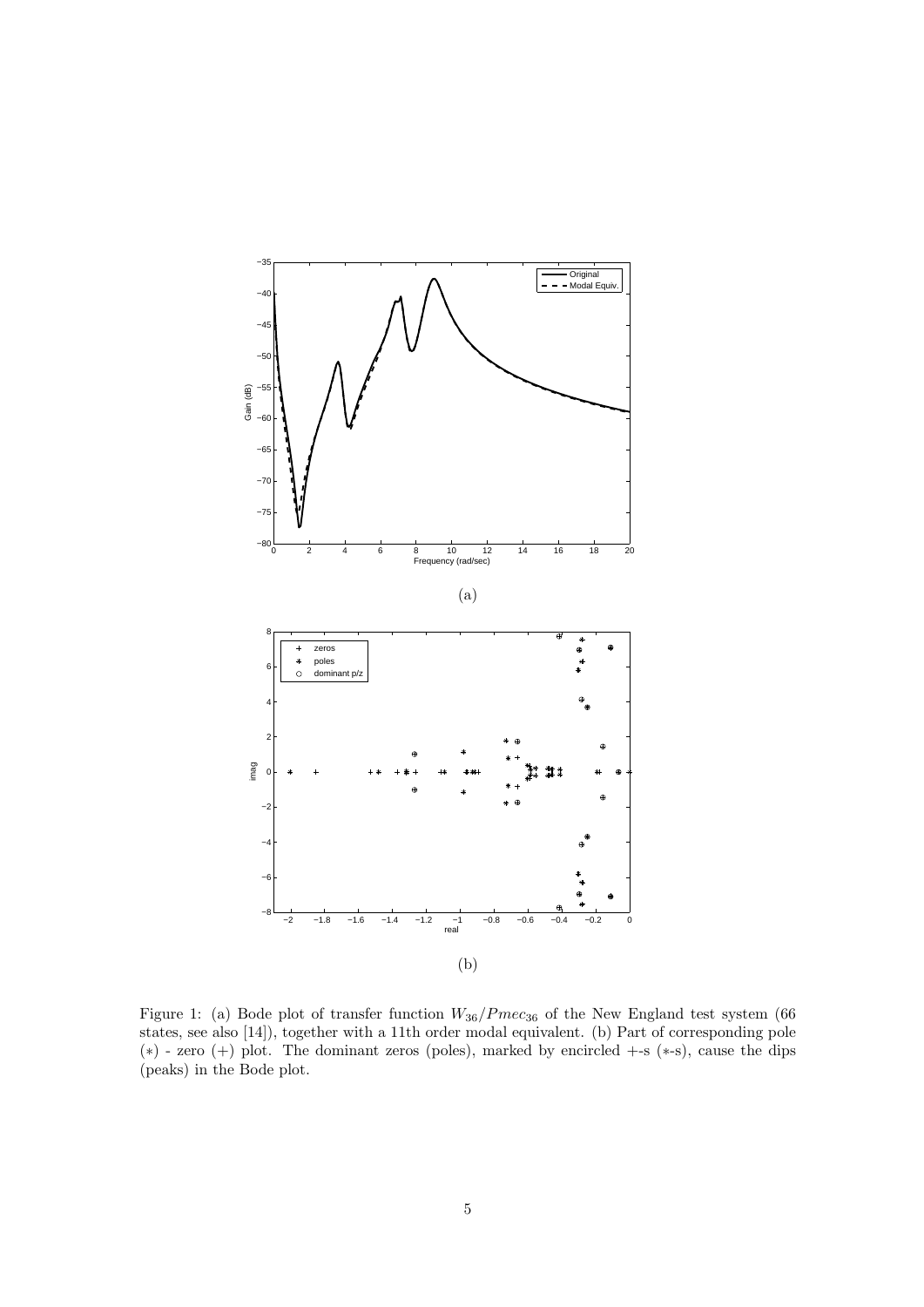

Figure 2: Closed-loop system.

 $(N_G, D_G, N_K, D_K$  polynomials, with  $D_G, D_K$  nonsingular) and substituting them in (8) yields

$$
H_{zw} = (I + D_K^{-1} N_K N_G D_G^{-1})^{-1}
$$
  
= 
$$
D_G (D_K D_G + N_K N_G)^{-1} D_K
$$
 (9)

that pre-multiplied by  $N_G D_G^{-1}$  becomes

$$
H_{yu} = N_G (D_K D_G + N_K N_G)^{-1} D_K.
$$
\n(10)

Since  $D_G$  and  $N_G$  are numerators in (9) and (10), respectively, one can draw similar conclusions regarding closed-loop zeros for MIMO systems (even for non-square  $G$  and  $K$ ).

#### 2.3.2 Practical applications

- a. The first practical application comes from the fact that the closed-loop transfer functions  $H_{zw}$  and  $H_{yu}$  have some zeros on the two extreme points of relevant root locus branches. In other words, some branches of interest start at the zeros of  $H_{zw}$  (null loop gain) and end at the zeros of  $H_{uu}$  (infinite loop gain). Hence, an efficient algorithm for the computation of dominant transfer function zeros, applied to adequately chosen closed-loop channels, is useful to the stability analysis of large scale control systems.
- b. There are at least two other interesting uses of the property (7) in the dominant zeros context. Some important features of the dominant open- and closed-loop poles can be catched from a single frequency response diagram, making the control analysis easier. For instance, given a stabilizing controller K, the Bode plot of the synthetic disturbance channel  $H_{zw}$  provides good estimates for the frequency and damping ratio of the open- (dips) and closed-loop (peaks) poles.
- c. Dominant transmission zeros properties are applied to identify the best candidate locations for additional stabilizers to most effectively damp electromechanical modes in large power systems, as described in the closure of [15] and in [5].
- d. Dominant zeros of driving point impedances are computed and effectively shifted, by use of eigenvalue sensitivity coefficients, in the harmonic distortion analysis of industrial power systems [31].

## 3 Computing transfer function zeros

The algorithms for the computation of zeros in this paper are in fact Newton schemes and have many similarities with the dominant pole algorithms DPA [14], SADPA [23] and SAMDP [22]. Algorithms that compute a single zero are shown in section 3.1 for the SISO case and in section 3.2 for the MIMO case. In section 3.3 it is shown that the zeros are poles of the inverse transfer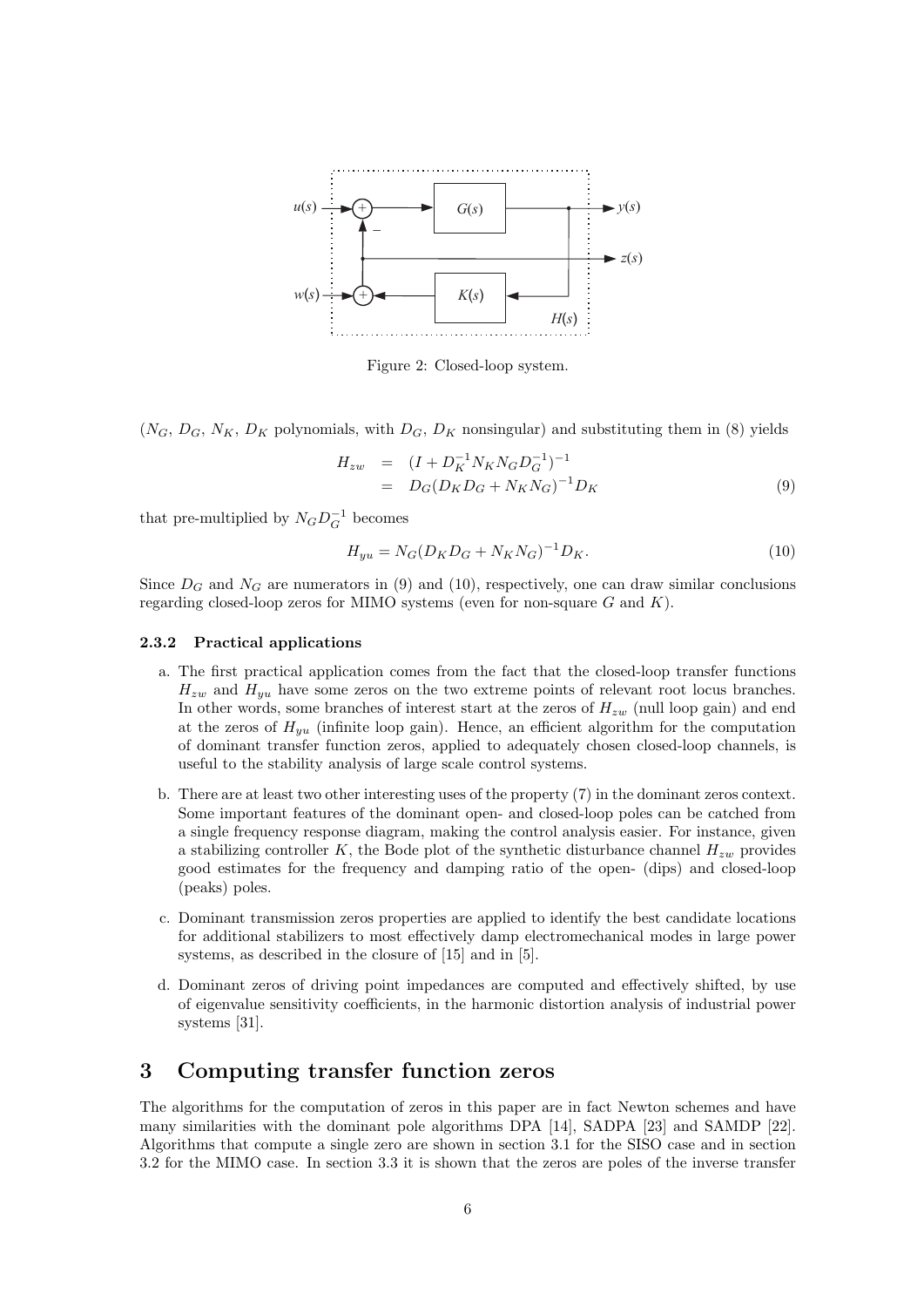function. Consequently, the SADPA and SAMDP algorithms can be used to compute the dominant zeros via the poles of the inverse transfer function, as will be described in section 4.

Earlier work in this direction was done in [15]. Full space methods based on the  $QZ$  algorithm [18, 9] to compute all zeros of a system are described in [7, 17]. These methods are of complexity  $O((n + \max(m, p))^3)$  and hence only applicable to moderately sized systems. The methods described in this paper are intended for very large systems, where one is specifically interested in the dominant zeros.

#### 3.1 SISO Dominant Zero Algorithm (DZA)

Newton's method can be used to compute the zeros  $z_i \in \mathbb{C}$  of the objective function

$$
f: \mathbb{C} \longrightarrow \mathbb{C}: s \longmapsto \mathbf{c}^*(sE - A)^{-1}\mathbf{b} + d. \tag{11}
$$

The derivative of the inverse of a square matrix  $Y(s)$  is given by

$$
\frac{d[Y^{-1}(s)]}{ds} = -Y^{-1}(s)Y'(s)Y^{-1}(s),
$$

and it follows that the derivative of the objective function (11) is

$$
f'(s) = -\mathbf{c}^*(sE - A)^{-1}E(sE - A)^{-1}\mathbf{b}.
$$
 (12)

Using (11) and (12), the Newton scheme for the computation of a zero becomes

$$
s_{k+1} = s_k - \frac{f(s_k)}{f'(s_k)}
$$
  
=  $s_k + \frac{\mathbf{c}^*(s_k E - A)^{-1} \mathbf{b} + d}{\mathbf{c}^*(s_k E - A)^{-1} E(s_k E - A)^{-1} \mathbf{b}}$   
=  $s_k + \frac{\mathbf{c}^* \mathbf{x} + d}{\mathbf{y}^* E \mathbf{x}},$ 

where

$$
\mathbf{x} = (s_k E - A)^{-1} \mathbf{b}
$$
, and  $\mathbf{y} = (s_k E - A)^{-*} \mathbf{c}$ .

An implementation of this scheme is shown in Alg. 1. In the neighborhood of a solution the algorithm converges quadratically. A different, more difficult formulation that works with  $\Sigma$  (3) can be found in [15].

The DZA scheme only differs a minus sign from the Newton scheme for finding dominant poles (DPA, see [14, 3, 4]). For DPA, the objective function is  $1/f(s)$  and the scheme becomes (see also [23])

$$
s_{k+1}^{dpa} = s_k^{dpa} - \frac{\mathbf{c}^*(s_k^{dpa}E - A)^{-1}\mathbf{b} + d}{\mathbf{c}^*(s_k^{dpa}E - A)^{-1}E(s_k^{dpa}E - A)^{-1}\mathbf{b}}
$$
  
= 
$$
\frac{\mathbf{y}^* A \mathbf{x}}{\mathbf{y}^* E \mathbf{x}}
$$
  
= 
$$
\rho(A, E, \mathbf{x}, \mathbf{y}),
$$

where  $\rho(A, E, \mathbf{x}, \mathbf{y})$  is called the two-sided Rayleigh quotient [19]. Similarly, it follows that in DZA,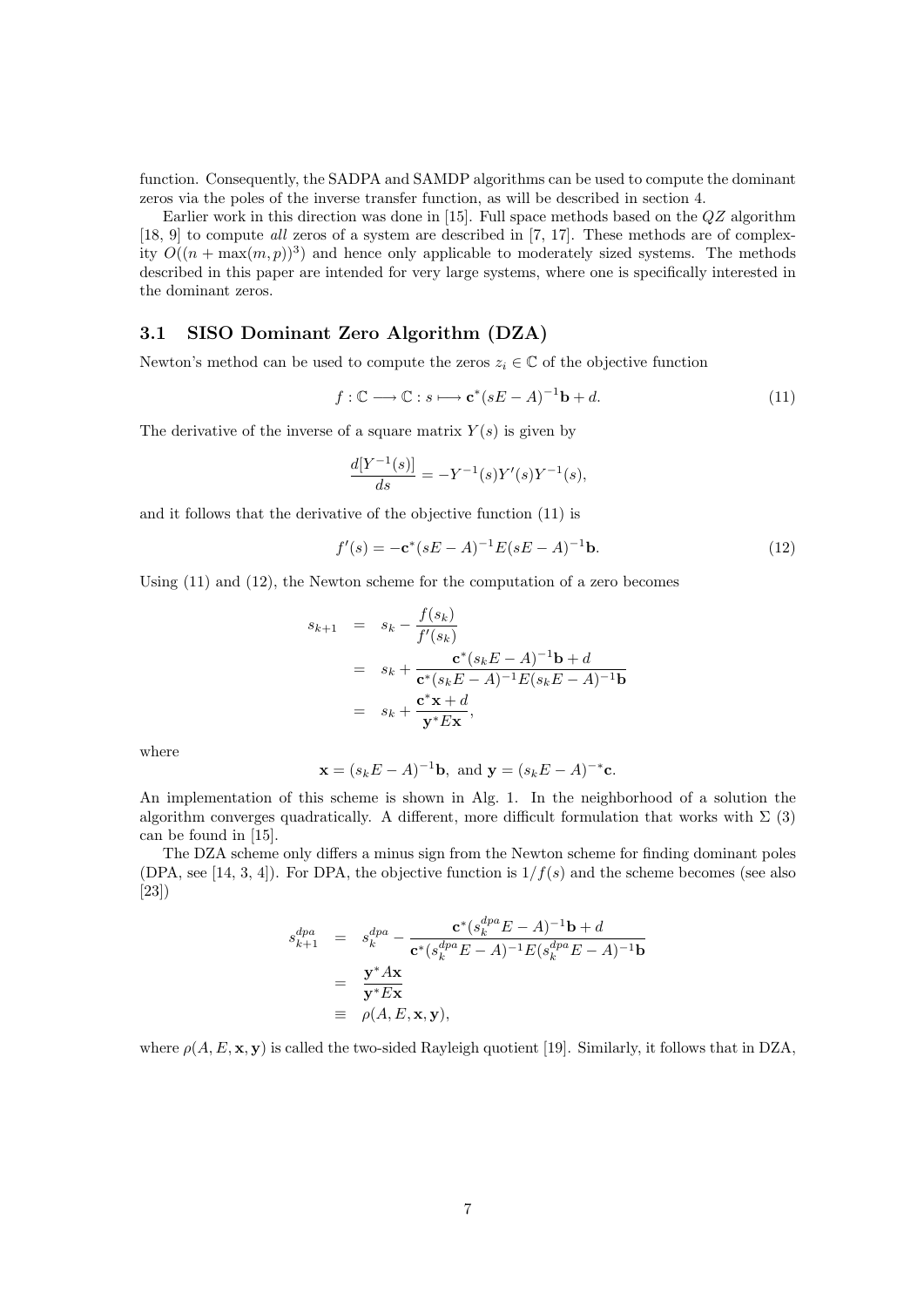Algorithm 1 Dominant Zero Algorithm (DZA).

**INPUT:** System  $(E, A, \mathbf{b}, \mathbf{c}, d)$ , initial zero estimate  $s_1 \in \mathbb{C}$ 

**OUTPUT:** Zero  $\lambda$  and corresponding right and left zero states **x** and **y** 1: Set  $k = 1$ 

- 2: while not converged do
- 3: Solve  $\mathbf{x} \in \mathbb{C}^n$  from  $(s_k E A)\mathbf{x} = \mathbf{b}$
- 4: Solve  $\mathbf{y} \in \mathbb{C}^n$  from  $(s_k E A)^* \mathbf{y} = \mathbf{c}$
- 5: Compute the new zero estimate

$$
s_{k+1} = s_k + \frac{\mathbf{c}^* \mathbf{x} + d}{\mathbf{y}^* E \mathbf{x}}
$$

6: The zero  $\lambda = s_{k+1}$  has converged if  $||\mathbf{r}_k||_2 < \epsilon$ , where

$$
\mathbf{r}_k = \begin{bmatrix} s_{k+1}E - A & -\mathbf{b} \\ \mathbf{c}^* & d \end{bmatrix} \begin{bmatrix} \mathbf{x} \\ 1 \end{bmatrix}
$$

for some  $\epsilon \ll 1$ 7: Set  $k = k + 1$ 8: end while

the new shift  $s_{k+1}$  can be written as a two-sided Rayleigh quotient  $\rho(A_z, E_z, \mathbf{x}_z, \mathbf{y}_z)$ :

$$
s_{k+1}^{dza} = s_k^{dza} + \frac{\mathbf{c}^* \mathbf{x} + d}{\mathbf{y}^* E \mathbf{x}}
$$
  
\n
$$
= \frac{\mathbf{y}^* (A + (s_k^{dza} E - A) \mathbf{x}}{\mathbf{y}^* E \mathbf{x}} + \frac{\mathbf{c}^* \mathbf{x} + d}{\mathbf{y}^* E \mathbf{x}}
$$
  
\n
$$
= \frac{\mathbf{y}^* (A \mathbf{x} + \mathbf{b}) + \mathbf{c}^* \mathbf{x} + d}{\mathbf{y}^* E \mathbf{x}}
$$
  
\n
$$
= \frac{\begin{bmatrix} \mathbf{y}^* & -1 \end{bmatrix} \begin{bmatrix} A & \mathbf{b} \\ -\mathbf{c}^* & -d \end{bmatrix} \begin{bmatrix} \mathbf{x} \\ 1 \end{bmatrix}}{\begin{bmatrix} \mathbf{y}^* & -1 \end{bmatrix} \begin{bmatrix} E & 0 \\ 0 & 0 \end{bmatrix} \begin{bmatrix} \mathbf{x} \\ 1 \end{bmatrix}}
$$
  
\n
$$
= \frac{\mathbf{y}_z^* A_z \mathbf{x}_z}{\mathbf{y}_z^* E_z \mathbf{x}_z}
$$
  
\n
$$
= \rho(A_z, E_z, \mathbf{x}_z, \mathbf{y}_z),
$$

with

$$
A_z = \begin{bmatrix} A & \mathbf{b} \\ -\mathbf{c}^* & -d \end{bmatrix}, \quad E_z = \begin{bmatrix} E & 0 \\ 0 & 0 \end{bmatrix},
$$

$$
\mathbf{x}_z = \begin{bmatrix} \mathbf{x} \\ 1 \end{bmatrix}, \quad \mathbf{y}_z = \begin{bmatrix} \mathbf{y} \\ -1 \end{bmatrix}.
$$

Like the poles can also be computed with two-sided Rayleigh quotient iteration (two-sided RQI) [19] applied to  $(A, E)$ , the zeros can be computed by applying two-sided RQI to  $(A_z, E_z)$  as well. However, as is discussed in [24], DPA (DZA) tends to converge to dominant poles (zeros), while two-sided RQI tends to converge to poles (zeros) closest to the initial shift.

#### 3.2 MIMO Dominant Zero Algorithm (MDZA)

The objective function for finding the zeros of a general MIMO transfer function (2) is

$$
f: \mathbb{C} \longrightarrow \mathbb{R}: s \longmapsto \sigma_{\min}(H(s)).\tag{13}
$$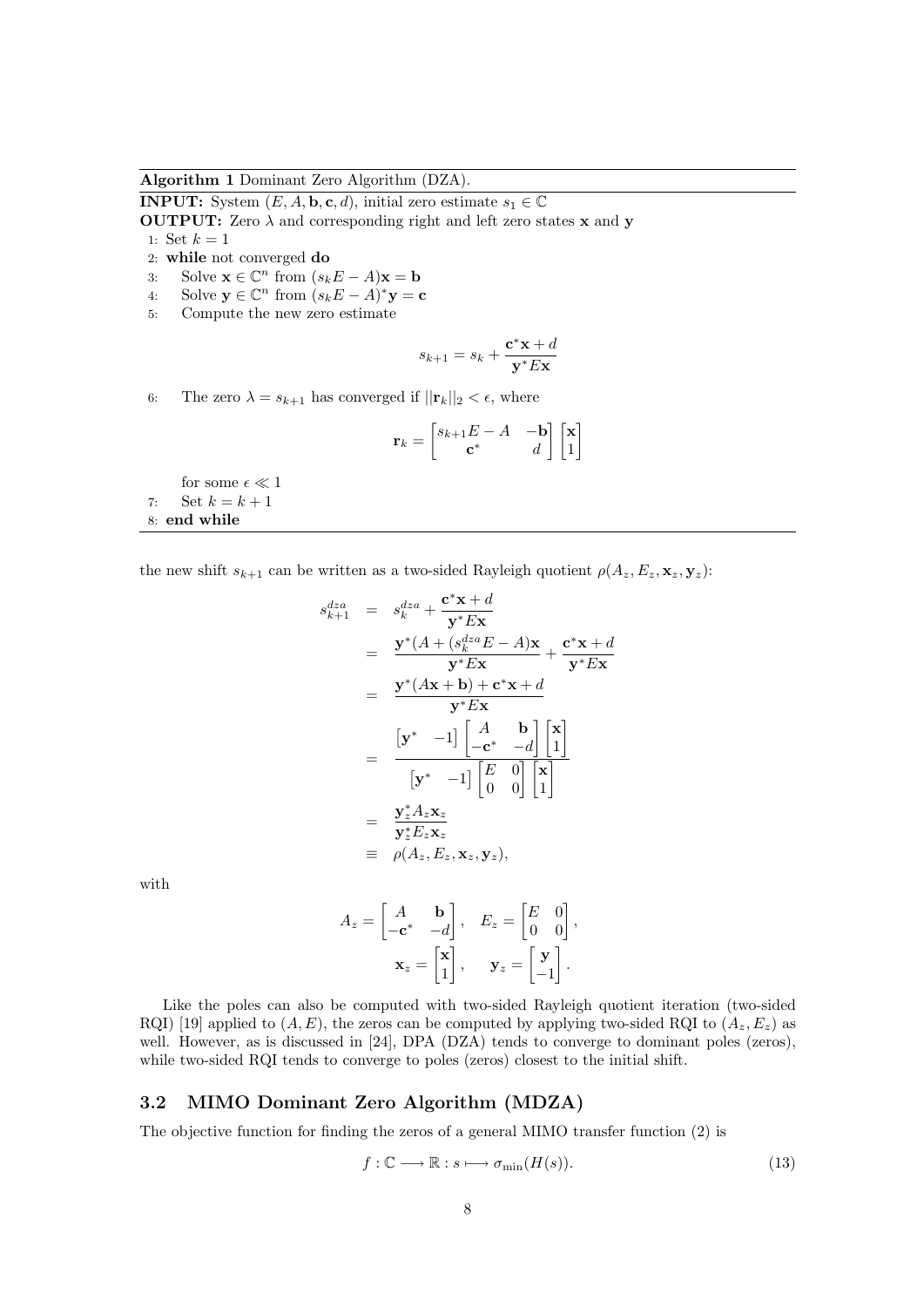Let  $(\sigma_{\min}(s), \mathbf{u}(s), \mathbf{v}(s))$  be the minimal singular triplet of  $H(s)$ , ie.  $H(s)\mathbf{u}(s) = \sigma_{\min}(s)\mathbf{v}(s)$  and  $H^*(s)\mathbf{v}(s) = \sigma_{\min}(s)\mathbf{u}(s)$ . It follows that  $H^*(s)H(s)\mathbf{u}(s) = \sigma_{\min}^2 \mathbf{u}(s)$ . It is more convenient to work with the following objective function (equivalent to (13)):

$$
f: \mathbb{C} \longrightarrow \mathbb{R}: s \longmapsto \lambda_{\min}(H^*(s)H(s)), \tag{14}
$$

,

with  $\lambda_{\min} = \sigma_{\min}^2$ . Because  $f(s)$  in (14) is a function from  $\mathbb{C} \longrightarrow \mathbb{R}$ , in general the derivative  $df(s)/ds$  is not injective. A complex scalar  $z = a + jb \in \mathbb{C}$  can be represented by  $[a, b]^T \in \mathbb{R}^2$ . The partial derivatives of the objective function (14) become

$$
\frac{\partial f}{\partial a}(s) = -\sigma_{\min}(s)(\mathbf{y}^* E \mathbf{x} + (\mathbf{y}^* E \mathbf{x})^*),
$$
  

$$
\frac{\partial f}{\partial b}(s) = -j\sigma_{\min}(s)(\mathbf{y}^* E \mathbf{x} - (\mathbf{y}^* E \mathbf{x})^*),
$$

where

$$
x = (sE - A)^{-1}Bu, y = (sE - A)^{-*}Cv.
$$

The derivative of (14) then becomes

$$
\nabla f = -2\sigma_{\min}(s)[\text{Re}(\mathbf{y}^* E \mathbf{x}), -\text{Im}(\mathbf{y}^* E \mathbf{x})],
$$

where  $\text{Re}(a + jb) = a$  and  $\text{Im}(a + jb) = b$ . The Newton scheme is

$$
\begin{aligned}\n\begin{bmatrix}\n\text{Re}(s_{k+1}) \\
\text{Im}(s_{k+1})\n\end{bmatrix} &= \begin{bmatrix}\n\text{Re}(s_k) \\
\text{Im}(s_k)\n\end{bmatrix} - (\nabla f(s_k))^{\dagger} f(s_k) \\
&= \begin{bmatrix}\n\text{Re}(s_k) \\
\text{Im}(s_k)\n\end{bmatrix} \\
&+ \quad [\text{Re}(\mathbf{y}^* E \mathbf{x}), -\text{Im}(\mathbf{y}^* E \mathbf{x})]^{\dagger} \frac{\sigma_{\min}}{2}\n\end{aligned}
$$

where  $Y^{\dagger} = Y^*(YY^*)^{-1}$  denotes the pseudo-inverse of a matrix  $Y \in \mathbb{C}^{n \times m}$  with rank $(Y) = n$  $(n \leq m)$  [9].

This generalization of the Newton method is also known as the normal flow method [32] and can be shown, under certain conditions, to converge (super) linearly. The algorithm for systems with full column rank transfer functions  $H(s)$  ( $p \ge m$ ) is shown in Alg. 2. If  $p = m$ , both right and left zero states are returned. If  $p > m$ , the right zero states are returned. If  $p < m$ , the left zero states can be computed by calling the algorithm with the dual system  $(E^*, A^*, -C, -B, D^*)$ .

For SISO systems, the algorithm simplifies to Alg. 1. For square MIMO systems, it is advised to follow an approach similar to the MDPA algorithm for square systems in [22]: if the objective function

$$
f: \mathbb{C} \longrightarrow \mathbb{C}: s \longmapsto \lambda_{\min}(H(s))
$$

is taken, the scheme simplifies to a standard Newton scheme, where no pseudo-inverses are needed and convergence is asymptotically quadratic.

#### 3.3 Zeros as the poles of the inverse transfer function

In this section realizations of inverse systems are given. An inverse system is a system whose transfer function is the inverse of the transfer function of the original system. The zeros of the original transfer function become poles of the inverse transfer function. This fact can be used to compute the zeros via the poles of the inverse transfer function, using the SADPA [23] and SAMDP [22] algorithms, as is shown in section 4. In principle, a modal equivalent of the inverse transfer function can be build from the dominant poles and corresponding residues of the inverse system.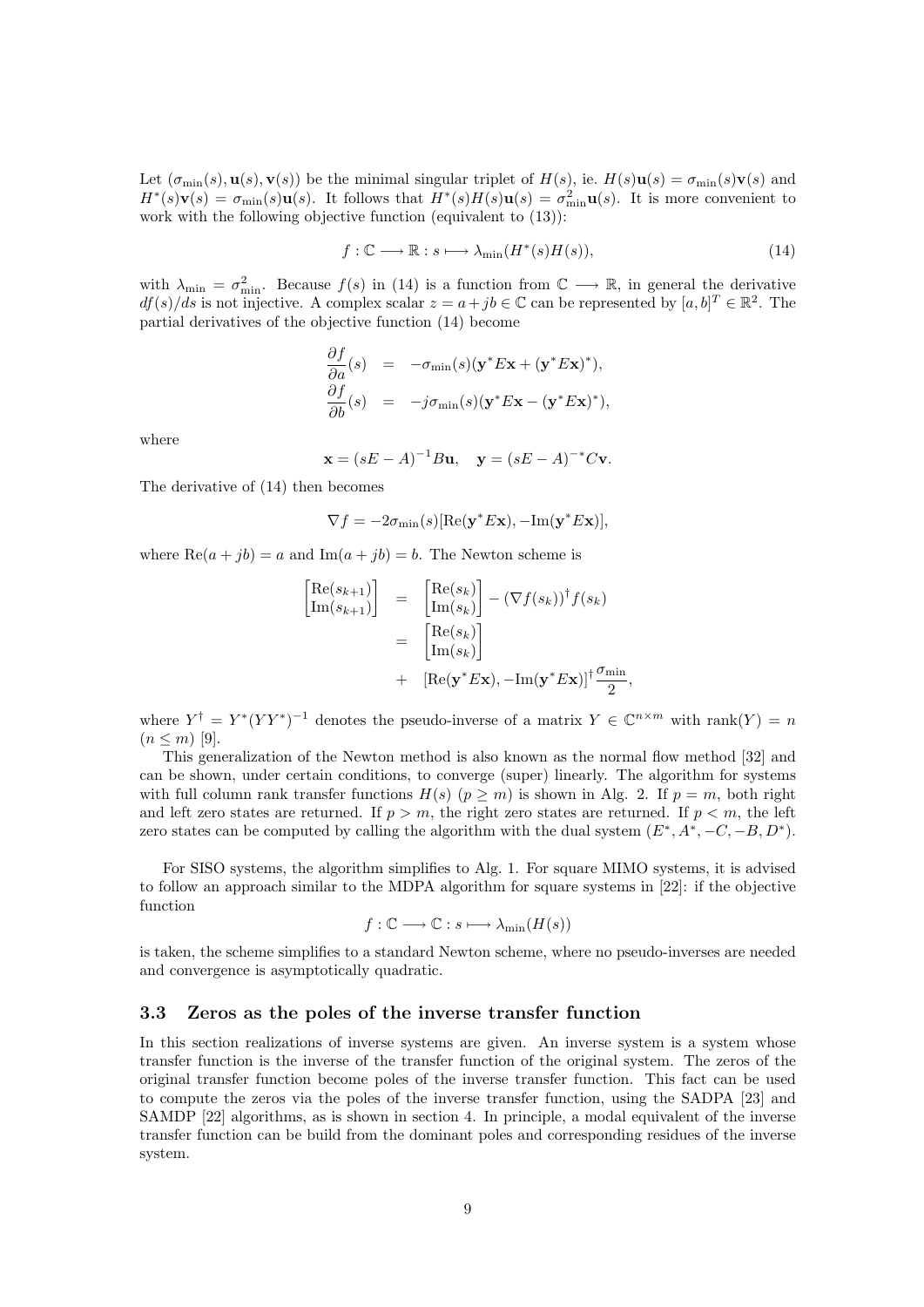Algorithm 2 MIMO Transmission Zero Algorithm (MDZA).

**INPUT:** System  $(E, A, B, C, D)$  with  $p \geq m$ , initial pole estimate  $s_1$ 

**OUTPUT:** Zero  $\lambda$  and corresponding right and/or left state zero directions, inputs **x**, **u** and **y**, **v**. 1: Set  $k = 1$ 

- 2: while not converged do
- 3: Compute singular triplet  $(\sigma_{\min}, \mathbf{u}, \mathbf{v})$  of  $H(s_k)$
- 4: Solve  $\mathbf{x} \in \mathbb{C}^n$  from  $(s_k E A)\mathbf{x} = B\mathbf{u}$
- 5: Solve  $\mathbf{y} \in \mathbb{C}^n$  from  $(s_k E A)^* \mathbf{y} = C \mathbf{v}$
- 6: Compute the new pole estimate

$$
\begin{array}{rcl}\n\left[\text{Re}(s_{k+1})\right] & = & \left[\text{Re}(s_k)\right] \\
\left[\text{Im}(s_{k+1})\right] & = & \left[\text{Im}(s_k)\right] \\
& + & \left[\text{Re}(\mathbf{y}^*E\mathbf{x}), -\text{Im}(\mathbf{y}^*E\mathbf{x})\right]^\dagger \frac{\sigma_{\min}}{2},\n\end{array}
$$

7: The zero  $\lambda = s_{k+1}$  has converged if  $||\mathbf{r}_k||_2 < \epsilon$ , where

$$
\mathbf{r}_{k} = \begin{bmatrix} s_{k+1}E - A & -B \\ C^* & D \end{bmatrix} \begin{bmatrix} \mathbf{x} \\ \mathbf{u} \end{bmatrix}
$$

for some  $\epsilon \ll 1$ 8: Set  $k = k + 1$ 9: end while

#### 3.3.1 SISO transfer functions

It is well known that for SISO systems, the poles of the high gain output feedback closed-loop system approach the zeros of the open-loop system  $\Sigma = (E, A, \mathbf{b}, \mathbf{c}, d)$ . This result is used in some algorithms for the computation of transmission zeros [6, 15]. In the following it will be shown how, given a system  $\Sigma = (E, A, \mathbf{b}, \mathbf{c}, d)$ , an inverse system  $\Sigma_z = (E_z, A_z, \mathbf{b}_z, \mathbf{c}_z, d_z)$  can be defined, so that the transfer function  $H_z(s)$  of  $\Sigma_z$  is the inverse of the transfer function  $H(s)$  of  $\Sigma$ . The important consequence of these results is that the dominant zeros become the dominant poles of the inverse transfer function, so that existing algorithms such as DPA and SADPA can be used to compute the dominant zeros - via the dominant poles of the inverse system.

The following theorem defines a system  $\Sigma_z = (E_z, A_z, \mathbf{b}_z, \mathbf{c}_z, 0)$ , with transfer function  $H_z(s)$ , such that  $H_z(s)H(s) = H(s)H_z(s) = 1$ , where  $H(s)$  is the transfer function of  $\Sigma = (A, \mathbf{b}, \mathbf{c}, 0)$ . Existing literature that mentions such a system (for  $d = 0$ ) is not known to the authors.

#### Theorem 3.1. Let

$$
y(s) = H(s)u(s) = \left[\mathbf{c}^T(sE - A)^{-1}\mathbf{b}\right]u(s)
$$

be the transfer function of the descriptor realization  $\Sigma = (E, A, \mathbf{b}, \mathbf{c}, d = 0)$ , and let

$$
y_z(s) = H_z(s)u_z(s) = \left[\mathbf{c}_z^T(sE_z - A_z)^{-1}\mathbf{b}_z\right]u_z(s)
$$

be the transfer function of the augmented descriptor realization  $\Sigma_z = (E_z, A_z, \mathbf{b}_z, \mathbf{c}_z, d_z = 0),$ where

$$
A_z = \begin{bmatrix} A & \mathbf{b} \\ -\mathbf{c}^T & 0 \end{bmatrix}, \quad E_z = \begin{bmatrix} E & 0 \\ 0 & 0 \end{bmatrix},
$$

$$
\mathbf{b}_z = \begin{bmatrix} \mathbf{b} \\ 1 \end{bmatrix}, \qquad \mathbf{c}_z = \begin{bmatrix} \mathbf{c} \\ 1 \end{bmatrix}, \qquad d_z = 0.
$$

Then  $H_z(s) = H^{-1}(s)$ .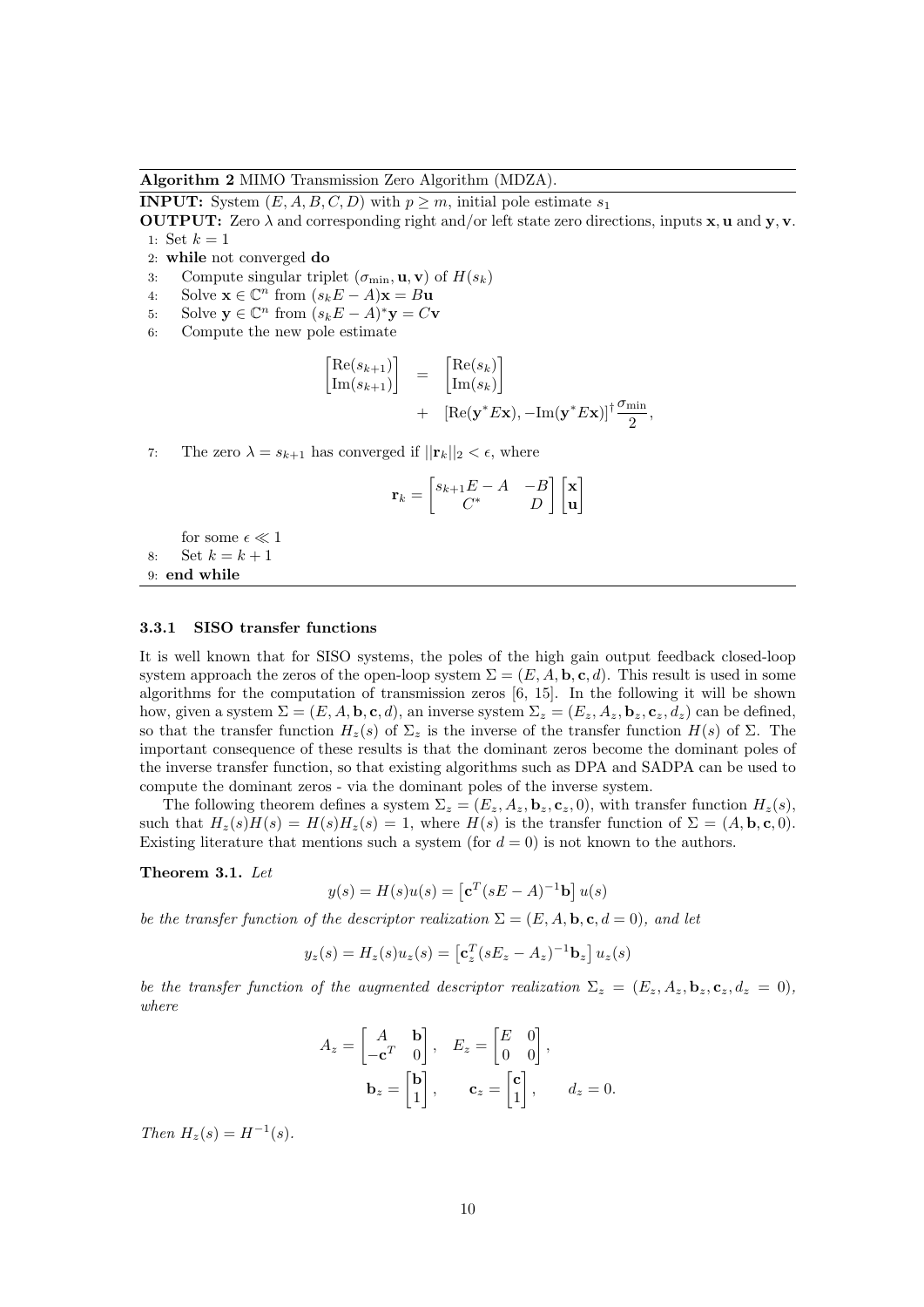*Proof.* Let  $u \equiv u(s)$ ,  $y \equiv y(s) = \mathbf{c}^T \mathbf{x}(s)$ ,  $\mathbf{x} \equiv \mathbf{x}(s) = (sE - A)^{-1} \mathbf{b} u(s)$ ,  $u_z \equiv u_z(s)$ ,  $y_z \equiv y_z(s) =$  ${\bf c}_z^T {\bf x}_z(s), {\bf x}_z \equiv {\bf x}_z(s) = (sE_z - A_z)^{-1} {\bf b}_z u_z(s),$  and the Rosenbrock system matrix [25] equation for Σ

$$
\begin{bmatrix} sE - A & -\mathbf{b} \\ \mathbf{c}^T & 0 \end{bmatrix} \begin{bmatrix} \mathbf{x} \\ u \end{bmatrix} = \begin{bmatrix} 0 \\ y \end{bmatrix}.
$$

By adding (by – by) to the left side of the equation  $(sE - A)\mathbf{x} - \mathbf{b}u = 0$  and defining the error  $(u - y)$  as a new algebraic variable, one obtains

$$
\begin{bmatrix} sE - A & -b & -b \\ -\frac{\mathbf{c}^T}{\mathbf{c}^T} & -\frac{0}{1} & -\frac{1}{0} \end{bmatrix} \begin{bmatrix} \mathbf{x} \\ \frac{u}{y} \end{bmatrix} = \begin{bmatrix} 0 \\ 0 \\ u \end{bmatrix}
$$

or

$$
\begin{bmatrix} sE_z-A_z & -\mathbf{b}_z \\ \mathbf{c}_z^T & 0 \end{bmatrix} \begin{bmatrix} \mathbf{x}_z \\ u_z \end{bmatrix} = \begin{bmatrix} 0 \\ y_z \end{bmatrix},
$$

which is the Rosenbrock system matrix equation for  $\Sigma_z$ . Hence  $u_z(s) = y(s)$ ,  $y_z(s) = u(s)$  and  $H_z(s) = H^{-1}(s).$  $\Box$ 

A similar result can be obtained for the case  $d \neq 0$ , see for example [11, Ex. 2.2-20] and [12, 28], which is described below in the form of a theorem.

#### Theorem 3.2. Let

$$
y(s) = H(s)u(s) = \left[\mathbf{c}^T(sE - A)^{-1}\mathbf{b} + d\right]u(s)
$$

be the transfer function of the descriptor realization  $\Sigma = (E, A, \mathbf{b}, \mathbf{c}, d \neq 0)$ , and let

$$
y_z(s) = H_z(s)u_z(s) = \left[\mathbf{c}_z^T(sE_z - A_z)^{-1}\mathbf{b}_z + d_z\right]u_z(s)
$$

be the transfer function of the descriptor realization  $\Sigma_z = (E_z, A_z, \mathbf{b}_z, \mathbf{c}_z, d_z \neq 0)$ , where

$$
A_z = A - d^{-1}bc^T
$$
,  $E_z = E$ ,  
 $b_z = d^{-1}b$ ,  $c_z = -d^{-1}c$ ,  $d_z = d^{-1}$ .

Then  $H_z(s) = H^{-1}(s)$ .

*Proof.* Let  $u \equiv u(s)$ ,  $y \equiv y(s) = \mathbf{c}^T \mathbf{x}(s) + du(s)$ ,  $\mathbf{x} \equiv \mathbf{x}(s) = (sE - A)^{-1} \mathbf{b} u(s)$ ,  $u_z \equiv u_z(s)$ ,  $y_z \equiv y_z(s) = \mathbf{c}_z^T \mathbf{x}_z(s) + d_z u_z(s), \mathbf{x}_z \equiv \mathbf{x}_z(s) = (sE_z - A_z)^{-1} \mathbf{b}_z u_z(s)$ , and the Rosenbrock system matrix equation for  $\Sigma$ 

$$
\begin{bmatrix} sE - A & -\mathbf{b} \\ \mathbf{c}^T & d \end{bmatrix} \begin{bmatrix} \mathbf{x} \\ u \end{bmatrix} = \begin{bmatrix} 0 \\ y \end{bmatrix} . \tag{15}
$$

The expression  $u = -d^{-1}c^T x + d^{-1}y$  is obtained from the second equation of (15), which is substituted into the first equation of (15) to yield

$$
\begin{bmatrix} sE - (A - d^{-1}\mathbf{b}\mathbf{c}^T) & -d^{-1}\mathbf{b} \\ -d^{-1}\mathbf{c}^T & d^{-1} \end{bmatrix} \begin{bmatrix} \mathbf{x}_z \\ y \end{bmatrix} = \begin{bmatrix} 0 \\ u \end{bmatrix},
$$

$$
\begin{bmatrix} sE_z - A_z & -\mathbf{b}_z \\ \mathbf{c}^T_z & d_z \end{bmatrix} \begin{bmatrix} \mathbf{x}_z \\ u_z \end{bmatrix} = \begin{bmatrix} 0 \\ y_z \end{bmatrix},
$$

or

$$
\begin{bmatrix} sE_z - Az & -\mathbf{b}_z \\ \mathbf{c}_z^T & d_z \end{bmatrix} \begin{bmatrix} \mathbf{x}_z \\ u_z \end{bmatrix} = \begin{bmatrix} 0 \\ y_z \end{bmatrix},
$$

which is the Rosenbrock system matrix equation for  $\Sigma_z$ . Hence  $u_z(s) = y(s)$ ,  $y_z(s) = u(s)$  and  $H_z(s) = H^{-1}(s).$  $\Box$ 

In fact, DZA applied to  $(E, A, \mathbf{b}, \mathbf{c}, d)$  and DPA applied to  $(E_z, A_z, \mathbf{b}_z, \mathbf{c}_z, d_z)$  are equivalent processes and hence produce the same results, provided the initial shift is the same:

**Theorem 3.3.** DZA(E, A, b, c, d, s<sub>0</sub>) and DPA(E<sub>z</sub>, A<sub>z</sub>, b<sub>z</sub>, c<sub>z</sub>, d<sub>z</sub>, s<sub>0</sub>) are equivalent.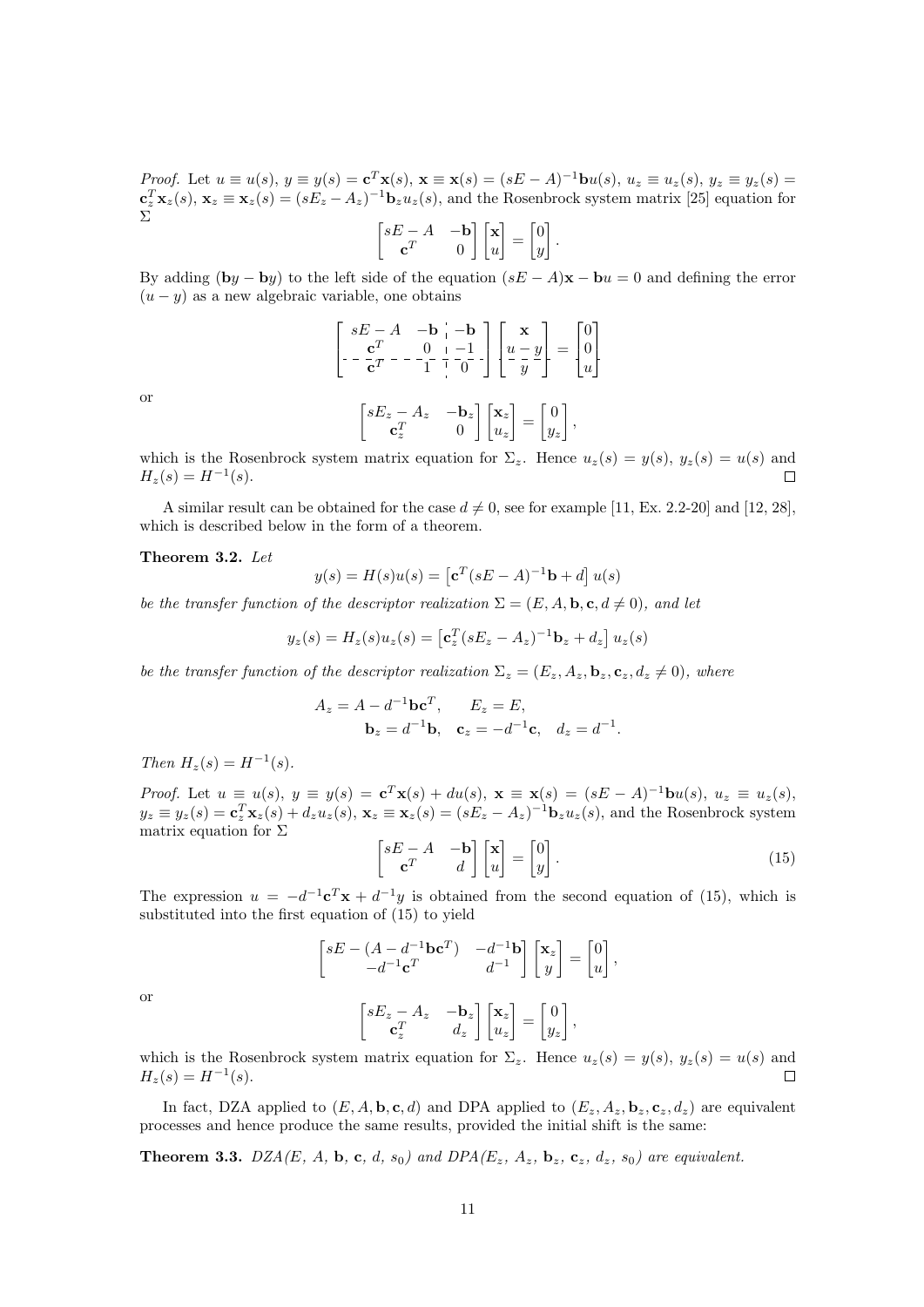*Proof.* First consider the case  $d = d_z = 0$  (cf. theorem 3.1 for notation). It can be verified, with  $\mathbf{x} = (s_k E - A)^{-1} \mathbf{b}$  and  $\mathbf{y} = (s_k E - A)^{-*} \mathbf{c}$ , that

$$
\mathbf{x}_z = \frac{1}{\mathbf{c}^* \mathbf{x}} \begin{bmatrix} \mathbf{x} \\ 1 - \mathbf{c}^* \mathbf{x} \end{bmatrix} \text{ and } \mathbf{y}_z = \frac{1}{\mathbf{b}^* \mathbf{y}} \begin{bmatrix} -\mathbf{y} \\ 1 + \mathbf{b}^* \mathbf{y} \end{bmatrix}
$$

are solutions of

$$
(s_k E_z - A_z) \mathbf{x}_z = \mathbf{b}_z
$$
 and  $(s_k E_z - A_z)^* \mathbf{y}_z = \mathbf{c}_z$ .

Since  $(\mathbf{b}^*\mathbf{y})^* = \mathbf{c}^*\mathbf{x}$ , it follows that

$$
s_{k+1}^{dpa} = s_k^{dpa} - \frac{\mathbf{c}_z^* \mathbf{x}_z}{\mathbf{y}_z^* E_z \mathbf{x}_z} = s_k^{dza} + \frac{\mathbf{c}^* \mathbf{x}}{\mathbf{y}^* E \mathbf{x}} = s_{k+1}^{dza}.
$$

Because  $s_0^{dza} = s_0^{dpa}$  it follows that  $s_k^{dza} = s_k^{dpa}$  for all  $k \ge 0$ .

A similar argument can be used for the case  $d \neq 0$  (cf. theorem 3.2), by noting that

$$
\mathbf{x}_z = \frac{1}{\mathbf{c}^* \mathbf{x} + d} \mathbf{x} \text{ and } \mathbf{y}_z = \frac{-1}{\mathbf{b}^* \mathbf{y} + d} \mathbf{y}
$$

are solutions of

$$
(sE_z - A_z)\mathbf{x}_z = \mathbf{b}_z
$$
 and  $(sE_z - A_z)^* \mathbf{y}_z = \mathbf{c}_z$ .

 $\Box$ 

This equivalence strengthens the motivation in section 4 to use the SADPA and SAMDP algorithms for the computation of the dominant zeros.

The fact that  $H_z(s) = H^{-1}(s)$  can also be observed from the symmetric Bode plots in Fig. 3, where it is clearly visible that the dominant zeros of  $H(s)$  (dips) become the dominant poles of  $H_z(s)$  (peaks). A dominant zero of  $H(s)$  can now also be defined as a dominant pole of  $H^{-1}(s)$ .

**Definition 3.4.** A zero  $z_i$  of an invertible transfer function  $H(s)$  is called dominant if it is a dominant pole of  $H^{-1}(s)$  (by definition 2.1).

#### 3.3.2 MIMO transfer functions

Also for a square MIMO system  $\Sigma = (E, A, B, C, D)$  with transfer function  $H(s)$ , a system  $\Sigma_z$  can be defined so that  $H_z(s)$  is the inverse of  $H(s)$ . The result for systems with  $D=0$  is:

**Theorem 3.5.** Let  $H(s) = C^T(sE - A)^{-1}B$  be the transfer function of  $\Sigma = (E, A, B, C, D = 0)$ , and let  $H_z(s) = C_z^T(sE_z - A_z)^{-1}B_z$  be the transfer function of  $\Sigma_z = (E_z, A_z, B_z, C_z, D_z = 0)$ , where

$$
A_z = \begin{bmatrix} A & B \\ -C^T & 0 \end{bmatrix}, \quad E_z = \begin{bmatrix} E & 0 \\ 0 & 0 \end{bmatrix},
$$

$$
B_z = \begin{bmatrix} B \\ I_m \end{bmatrix}, \quad C_z = \begin{bmatrix} C \\ I_m \end{bmatrix}, \quad D_z = 0,
$$

and  $I_m \in \mathbb{R}^{m \times m}$  is the  $m \times m$  identity matrix. Then  $H_z(s) = H^{-1}(s)$ .

*Proof.* Manipulation using the Schur complement of A in  $A_z$  and basic linear algebra operations show that  $H(s)H_z(s) = I_m$ .  $\Box$ 

For non-singular  $D$ , a generalization of theorem 3.2 can be obtained, see also [28]:

**Theorem 3.6.** Let  $H(s) = C^T(sE-A)^{-1}B+D$  be the transfer function of  $\Sigma = (E, A, B, C, D \text{ non-singular})$ , and let  $H_z(s) = C_z^T(sE_z - A_z)^{-1}B_z + D_z$  be the transfer function of  $\Sigma_z = (E_z, A_z, B_z, C_z, D_z)$ , where

$$
A_z = A - BD^{-1}C^T, \quad E_z = E, \quad B_z = BD^{-1},
$$
  

$$
C_z = -D^{-1}C, \quad D_z = D^{-1}.
$$

Then  $H_z(s) = H^{-1}(s)$ .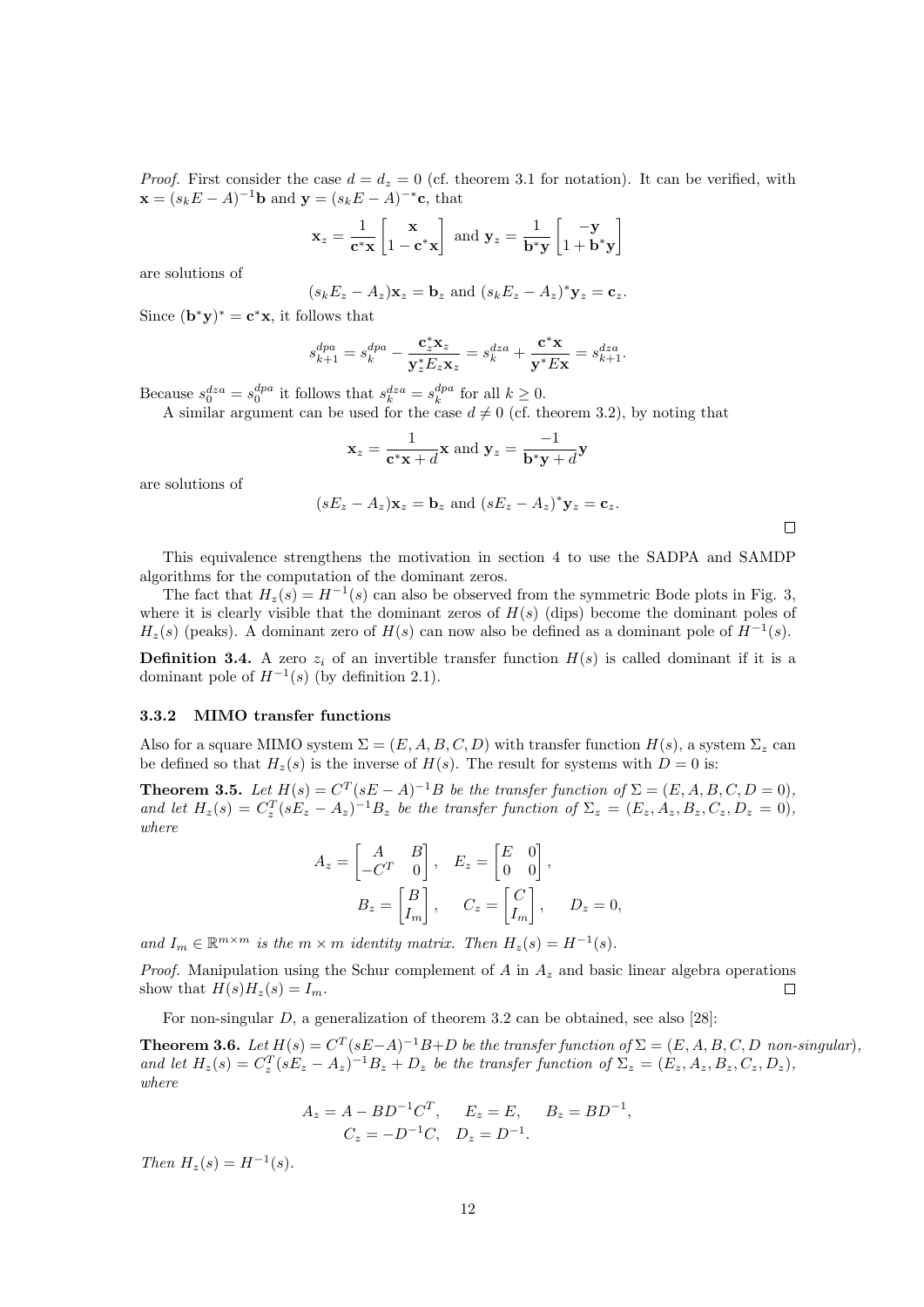

(b) Bode plot of  $H_z(s)$ .

Figure 3: Bode plots of the New England test system (66 states, see also Fig. 1): (a) strictly proper transfer function  $H(s) = W_{36}(s)/Pmc_{36}(s)$ ; (b) improper transfer function  $H_z(s) = H^{-1}(s)$ . The dominant zeros of  $H(s)$  (dips) are the dominant poles of  $H_z(s)$  (peaks).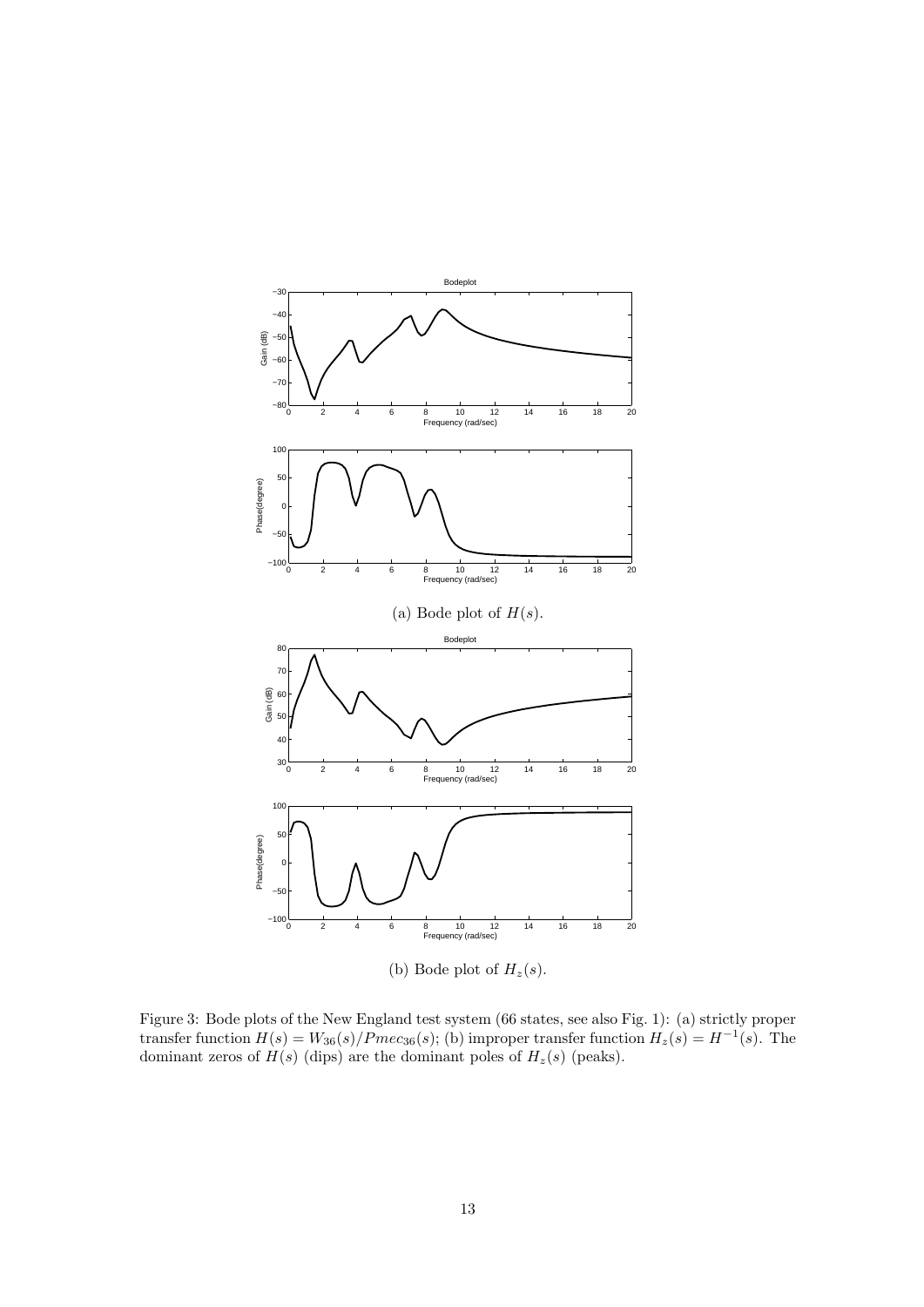Proof. The Sherman-Morrison-Woodbury formula [9, p. 50] gives

$$
(sE - (A - BD^{-1}C^{T})^{-1}) = \tilde{E}(I_n - BD^{-1}(I_m + C^{T} \tilde{E} BD^{-1})^{-1}C^{T} \tilde{E}),
$$

where  $\tilde{E} = (sE - A)^{-1}$ , and using basic matrix-vector operations it follows that  $H(s)H_z(s) =$  $\Box$  $I_m$ .

The important consequence of these results is that the MIMO dominant pole algorithm SAMDP can be used to compute the dominant zeros - via the dominant poles of the inverse system. In fact, MDZA(E, A, B, C, D,  $s_0$ ) and MDPA( $E_z$ ,  $A_z$ ,  $B_z$ ,  $C_z$ ,  $D_z$ ,  $s_0$ ) are equivalent processes (cf. theorem 3.3). Similar results may be obtained for non-square MIMO systems, using pseudoinverses (see for instance [33]).

#### 4 Computing more than one zero

It is not attractive to run (M)DZA for a number of different initial shifts to compute more than one dominant zero, since there is a big chance of recomputing an already found zero. Deflation, see for instance [26], is a well known technique to avoid this problem. For the computation of many dominant poles, deflation combined with subspace acceleration and a selection strategy has lead to the efficient Subspace Accelerated DPA (SADPA) [23] and SAMDP [22].

Although there are efficient methods for the computation of few eigenvalues of large scale generalized eigenvalue problems of the form (5), such as the Jacobi-Davidson QZ method [8], these methods are less suitable for the computation of dominant zeros, since they are designed to compute a few eigenvalues near a specific target.

The dominant zeros of  $H(s)$  can be computed as the dominant poles of  $H_z(s)$ , by applying SADPA (or SAMDP) to the inverse systems as defined in section 3.3.1 (and section 3.3.2). This is the most flexible approach, since it not only allows for the computation of the dominant zeros in the sense of definition 3.4, but can also easily be adapted to compute the RHP zeros or lowest damped zeros (by using a different selection criterion, see [23, 22] for more details).

The use of subspace acceleration has also the advantage of avoiding convergence to (extraneous) zeros at infinity, since the selection criterion takes care of selecting the most dominant estimates every iteration. Convergence to zeros at infinity occasionally (and eventually) happens for the single zero DZA algorithm. Deflation by restriction [20] can be used to compute more than one zero with the single zero DZA algorithm, with the advantage of not keeping a search space. However, also this variant eventually converges to zeros at infinity, and furthermore, since it is a Newton scheme, it may get stuck in stable period 2 cycle of the Newton scheme itself. Subspace acceleration also prevents this and therefore the most attractive approach is to compute the zeros via the poles of the inverse system.

Another advantage of using SADPA/SAMDP for the computation of the dominant zeros is that a single algorithm can be used for both the computation of the dominant poles and zeros, so that only one implementation is needed.

# 5 Numerical experiments and applications

There are several applications where it is needed to compute some specific zeros. In the following subsections a number of SISO and MIMO transfer functions of the Brazilian Interconnect Power System (BIPS) are considered. See [23, 22] for more information on BIPS. The practical implementations operate on the sparse descriptor system model. All experiments were carried out in Matlab 7.2 on a SUN Ultra 20 (AMD Opteron 2.8GHz), using codes based on the algorithms presented in [23, 22].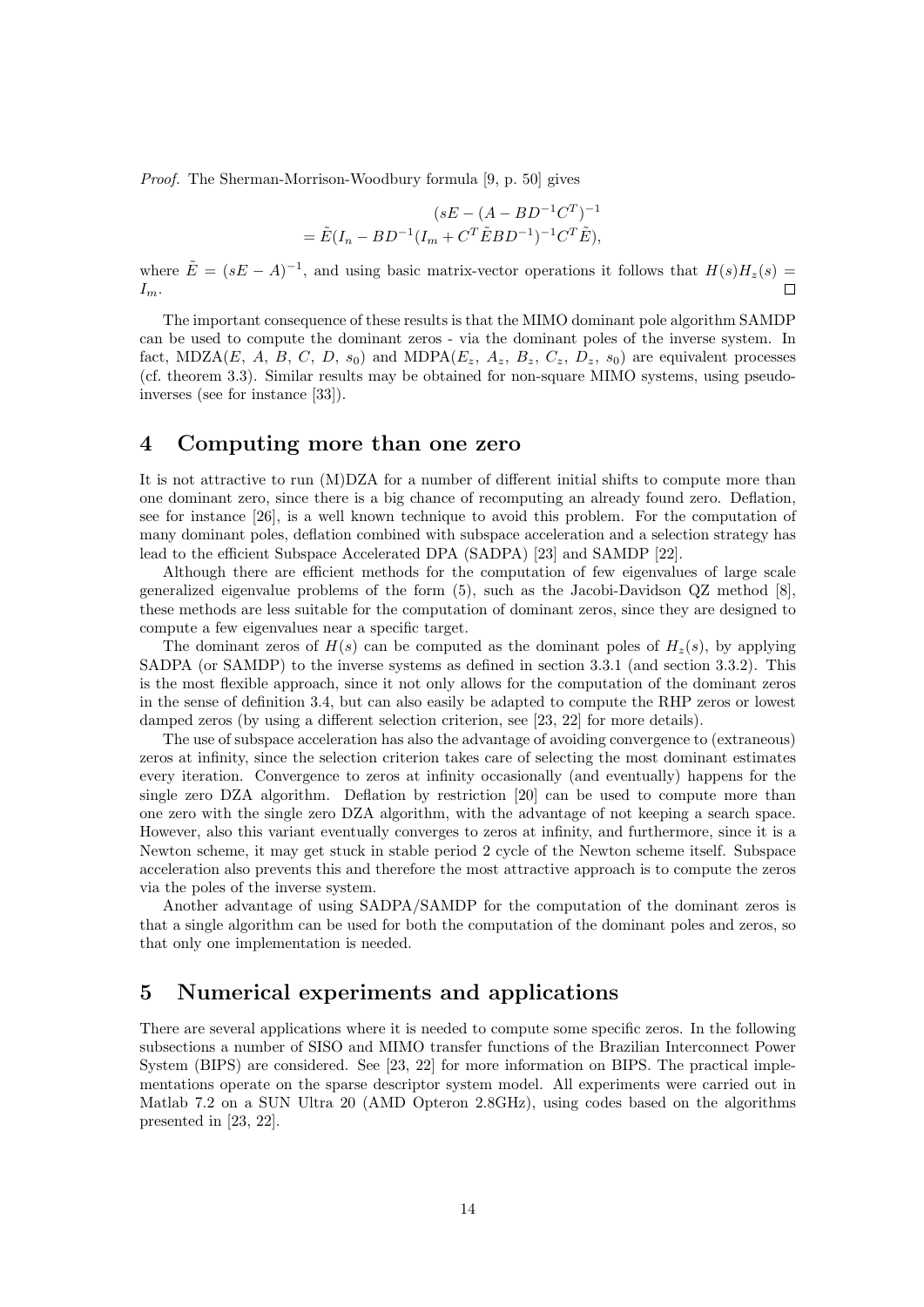| Modes                  |              | Residues                | <b>SAMDP</b> | SAMDZA      |
|------------------------|--------------|-------------------------|--------------|-------------|
| Real                   | Imaginary    | $  R_i  /Re(\lambda_i)$ | $s_0 = 10i$  | $s_0 = 10i$ |
| $-3.138 \cdot 10^{-2}$ | $\pm 4.356$  | 1.010                   | yes          |             |
| $+4.484 \cdot 10^{-2}$ | $\pm 1.154$  | $1.761 \cdot 10^{-1}$   | yes          |             |
| $-3.059 \cdot 10^{-1}$ | $\pm 3.667$  | $6.238 \cdot 10^{-2}$   | yes          |             |
| $-6.203 \cdot 10^{-1}$ | $\pm 7.402$  | $3.709 \cdot 10^{-2}$   | yes          | yes         |
| $-1.391 \cdot 10^{-1}$ | $\pm 0.2675$ | $3.305 \cdot 10^{-2}$   | yes          |             |
| $-4.451 \cdot 10^{-1}$ | $\pm 3.015$  | $2.413 \cdot 10^{-2}$   | yes          |             |
| $-2.456$               |              | $2.031 \cdot 10^{-2}$   |              |             |
| $-2.455$               |              | $1.711 \cdot 10^{-2}$   |              |             |
| $-7.478 \cdot 10^{-1}$ | $\pm 5.993$  | $1.269 \cdot 10^{-3}$   |              |             |
| $-2.403$               |              | $8.678 \cdot 10^{-3}$   |              |             |

Table 1: The 10 most dominant zeros and corresponding scaled residue matrix norms of the  $2 \times 2$ transfer function of BIPS, sorted in decreasing  $|R_i|/|Re(\lambda_i)|$ . Zeros found by SAMDP and/or SAMDZ are marked with 'yes'.

#### 5.1 A comparison

The SADPA [23] and SAMDP [22] algorithms can be used to compute the dominant poles of the inverse system. To illustrate the importance of the selection criterion, SAMDP is compared to SAMDZ, subspace accelerated MDZA, with a (naive) selection criterion: select the estimates closest to the initial estimate  $s_0$ . As an example, consider the  $2 \times 2$  transfer function of BIPS, whose inputs are the voltage references at the excitation systems for generators 1107 and 5061, and whose outputs are the rotor speed deviations for the same two generators (see also [23]). Of interest here are the non-minimum phase zero (in the right half plane), and a number of most dominant zeros. The non-minimum phase (complex conjugate) zero  $4.48 \cdot 10^{-2} \pm 1.15i$  is exactly the unstable (complex conjugate) pole associated with the North-South mode in the absence of power system stabilizers at the two generating stations (see section 2.3 for the theoretical explanation). SAMDP with  $s_0 = 10i$  not only finds the RHP zero, but also computes many of the other dominant zeros: in table 1, the 10 most dominant zeros are listed, and the zeros computed by SAMDP and SAMDZ, respectively, are marked with 'yes'. Both methods were allowed to compute 30 (pairs of) zeros. SAMDP needed 50 seconds (227 LU-factorizations), while SAMDZ needed 45 seconds (141 LU-factorizations). Clearly, SAMDP applied to the inverse system is better than SAMDZ. While SAMDP finds dominant zeros, SAMDZ finds zeros in the neighborhood of the initial shift. Providing a different initial shift does not help SAMDZ, while SAMDP still finds the dominant zeros.

#### 5.2 Computing dominant poles and zeros by SAMDP

Fig. 4 shows the pole-zero map for the matrix transfer function  $VPSS(s)/VPSS_d(s)$ , of dimension  $46 \times 46$ , where vector  $VPSS_d$  contains input disturbance channels to each of the 46 PSSs in the system. The poles and zeros, and corresponding left and right eigenvectors, were obtained by use of the Matlab QR and QZ eigenroutines (eig, schur) in 146 seconds and 408 seconds, respectively. The zeros for this disturbance channel transfer function, as explained in section 2.3, are identical to the system poles in the absence of PSSs. Note the BIPS would be unstable at this operating point in the absence of PSSs: there are 3 unstable poles and 8 other poles (see the corresponding circles in fig. 4) whose damping ratios are below 5%.

The SAMDP algorithm was applied to the inverse system in order to find rightmost dominant zeros for this  $46 \times 46$  transfer matrix. The results are shown in Fig. 5, where it is seen that the algorithm was able to capture the most relevant zeros. The 35 (complex conjugated) zeros, and corresponding left and right eigenvectors, were computed within 95 seconds (initial shift  $s_0 = 1i$ , 364 factorizations). Also the rightmost dominant poles computed by SAMDP (applied to the original system) are shown ( $s_0 = 5i$ , 35 (complex conjugated) triplets computed within 100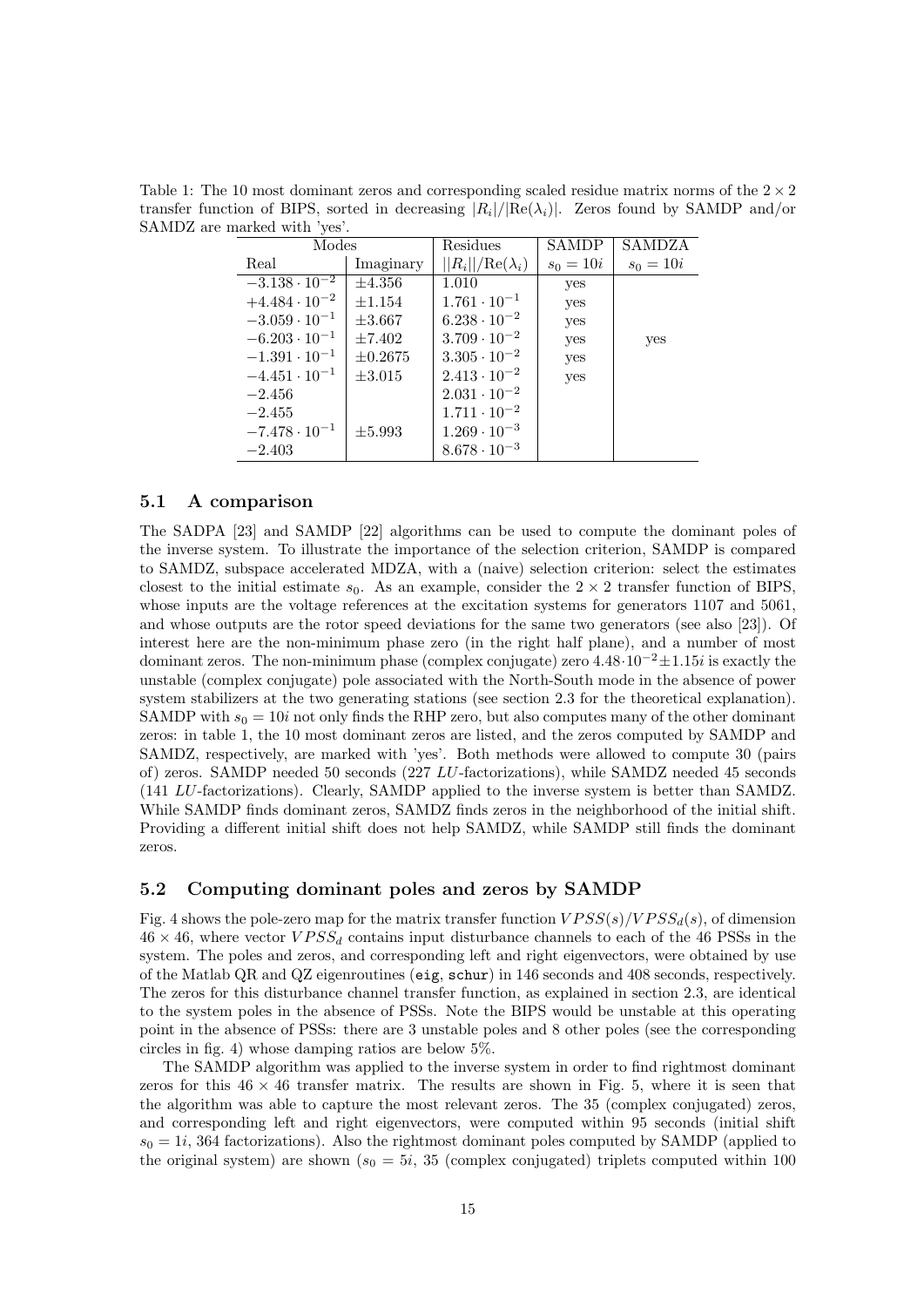

Figure 4: Pole-zero map of the  $46 \times 46$  transfer matrix for disturbance channels. Circles denote the transfer function zeros and stars denote the system poles. Complex zeros (and poles) appear in complex conjugate pairs, but here only the upper half of the complex plane is shown. Left half plane poles and zeros to the right of the solid line have damping ratio below 5%.

seconds and 408 factorizations). In order to select the rightmost zeros and poles, the selection criterion used in SAMDP was adapted to select the approximations with smallest damping ratio. Note that the CPU time required to compute the dominant poles and zeros is less than the time needed to compute all eigentriplets of the full state space matrices (via QZ). For larger systems it is not feasible to compute all eigentriplets, while SAMDP can be applied to very large systems to compute the dominant poles and zeros (and corresponding left and right eigenvectors).

The results not only confirm that the dominant zeros can be computed via the dominant poles of the inverse system, but also show the flexibility of the SADPA/SAMDP algorithms when using different selection criteria.

## 6 Conclusions

This paper described some control system applications where there is need for the computation of scalar as well as multivariable tranfer function zeros. It was shown that dominant zeros can be computed as the dominant poles of the inverse transfer function, by the recent, efficient SADPA and SAMDP algorithms. A new inverse system formulation, which is valid even for strictly proper transfer functions, is described in the paper. This is a new finding, which is important from practical as well as theoretical viewpoints.

Various uses for transfer function zeros are described, and numerical results are given for multivariable system models of realistic power systems, showing the practical value and flexibility of the algorithms described in this paper.

# Acknowledgments

The authors thank CEPEL and ELETROBRAS for providing the test systems, and Alex de Castro of CEPEL for producing the pole-zero map in fig. 4.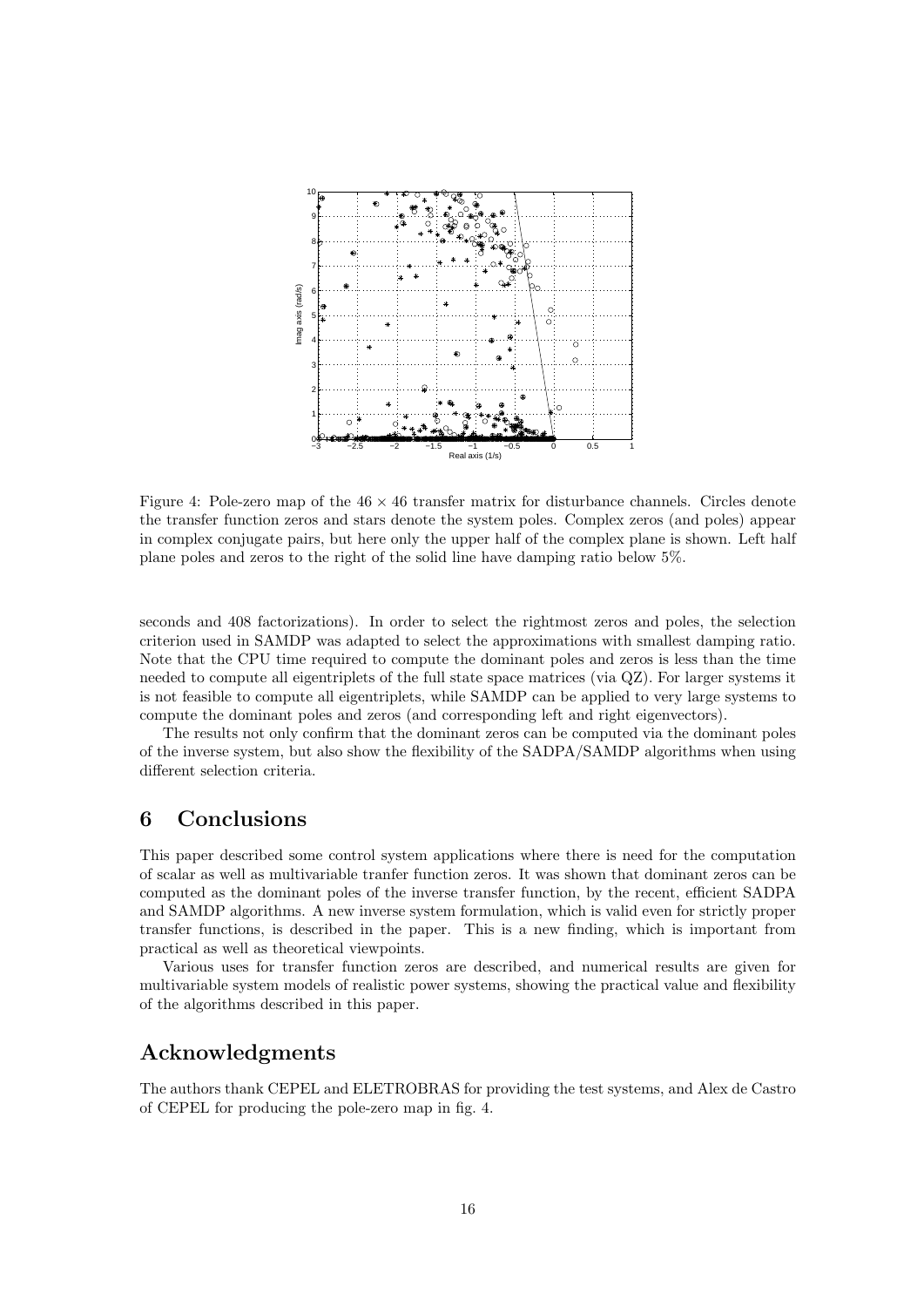

Figure 5: Pole-zero map of the  $46 \times 46$  transfer matrix for disturbance channels, showing poles and zeros found by SAMDP. Circles denote the transfer function zeros and stars denote the system poles. Complex zeros (and poles) appear in complex conjugate pairs, but here only the upper half of the complex plane is shown. Left half plane poles and zeros to the right of the solid line have damping ratio below 5%.

# References

- [1] Aguirre, L. A. Quantitative Measure of Modal Dominance for Continuous Systems. In Proc. of the 32nd Conference on Decision and Control (December 1993), pp. 2405–2410.
- [2] BÉLANGER, P. R. Control Engineering: A Modern Approach. Oxford University Press, 1994.
- [3] BEZERRA, L. H. Written discussion to [14]. IEEE Trans. Power Syst. 11, 1 (Feb 1996), 168.
- [4] Bezerra, L. H. Eigenvalue computation via Newton methods. TEMA Tend. Mat. Apl. Comput. 5, 1 (2004), 37–47. (in portuguese).
- [5] BONFIM, A. L. B., TARANTO, G. N., AND FALCÃO, D. M. Simultaneous tuning of power system damping controllers using genetic algorithms. IEEE Trans. Power Syst. 15, 1 (2000), 163–169.
- [6] Davison, E. J., and Wang, S. H. Properties and calculation of transmission zeros of linear multivariable systems. Automatica 10, 6 (1974), 643–658.
- [7] Emami-Naeni, A., and Van Dooren, P. Computation of zeros of linear multivariable systems. Automatica 18, 4 (1982), 415–430.
- [8] Fokkema, D. R., Sleijpen, G. L. G., and van der Vorst, H. A. Jacobi-Davidson style QR and QZ algorithms for the reduction of matrix pencils. SIAM J. Sc. Comp. 20, 1 (1998), 94–125.
- [9] Golub, G. H., and van Loan, C. F. Matrix Computations, third ed. John Hopkins University Press, 1996.
- [10] Green, M., and Limebeer, D. J. N. Linear Robust Control. Prentice-Hall, 1995.
- [11] KAILATH, T. Linear Systems. Prentice-Hall, 1980.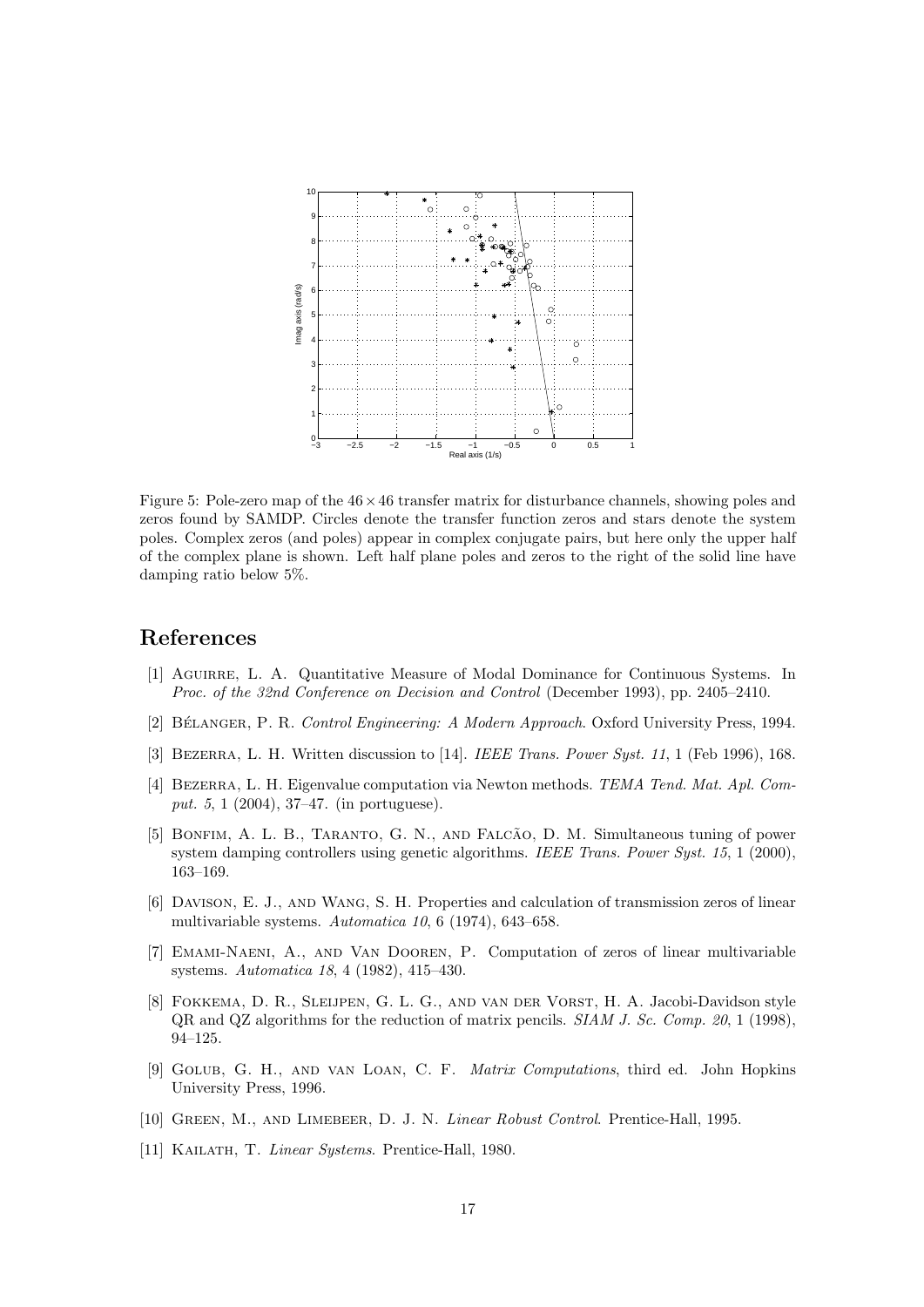- [12] KAUFMAN, I. On poles and zeros of linear systems. IEEE Trans. Circ. Theory CT-20, 2 (March 1973), 93–101.
- [13] Maciejowski, J. M. Multivariable Feedback Design. Addison-Wesley, 1989.
- [14] Martins, N., Lima, L. T. G., and Pinto, H. J. C. P. Computing dominant poles of power system transfer functions. IEEE Trans. Power Syst. 11, 1 (Feb 1996), 162–170.
- [15] Martins, N., Pinto, H. J. C. P., and Lima, L. T. G. Efficient methods for finding transfer function zeros of power systems. IEEE Trans. Power Syst. 7, 3 (Aug 1992), 1350– 1361.
- [16] MARTINS, N., AND QUINTÃO, P. E. M. Computing dominant poles of power system multivariable transfer functions. IEEE Trans. Power Syst. 18, 1 (Feb 2003), 152–159.
- [17] Misra, P., Van Dooren, P., and Varga, A. Computation of structural invariants of generalized state-space systems. Automatica 30, 12 (1994), 1921–1936.
- [18] Moler, C. B., and Stewart, G. W. An algorithm for generalized matrix eigenvalue problems. SIAM J. Num. Anal. 10 (1973), 241–256.
- [19] Parlett, B. N. The Rayleigh quotient iteration and some generalizations for nonnormal matrices. Math. Comp. 28, 127 (July 1974), 679–693.
- [20] Parlett, B. N. The Symmetric Eigenvalue Problem. Prentice Hall, 1980.
- [21] Patel, R. V., and Munro, N. Multivariable System Theory and Design. Pergamon, 1982.
- [22] Rommes, J., and Martins, N. Efficient computation of multivariable transfer function dominant poles using subspace acceleration. IEEE Trans. Power Syst. 21, 4 (Nov 2006), 1471–1483.
- [23] Rommes, J., and Martins, N. Efficient computation of transfer function dominant poles using subspace acceleration. IEEE Trans. Power Syst. 21, 3 (Aug. 2006),  $1218-1226$ .
- [24] ROMMES, J., AND SLEIJPEN, G. L. G. Convergence of the dominant pole algorithm and Rayleigh quotient iteration. Preprint 1356, Utrecht University, 2006.
- [25] ROSENBROCK, H. H. State-space and Multivariable Theory. John Wiley and Sons, Inc., 1970.
- [26] Saad, Y. Numerical Methods for Large Eigenvalue Problems: Theory and Algorithms. Manchester University Press, 1992.
- [27] Schrader, C. B., and Sain, M. K. Research on system zeros: a survey. Int. J. Control 50, 4 (1989), 1407–1433.
- [28] Silverman, L. M. Inversion of multivariable linear systems. IEEE Trans. Aut. Control AC-14, 3 (June 1969), 270–276.
- [29] Smith, J. R., Hauer, J. F., Trudnowski, D. J., Fatehi, F., and Woods, C. S. Transfer function identification in power system application. IEEE Trans. Power Syst. 8, 3 (Aug 1993), 1282–1290.
- [30] VARGA, A. Enhanced modal approach for model reduction. *Math. Mod. Syst.*, 1 (1995), 91–105.
- [31] Varricchio, S. L., Martins, N., and Lima, L. T. G. A Newton-Raphson method based on eigenvalue sensitivities to improve harmonic voltage performance. IEEE Trans. Power Delivery 18, 1 (Januari 2003), 334–342.